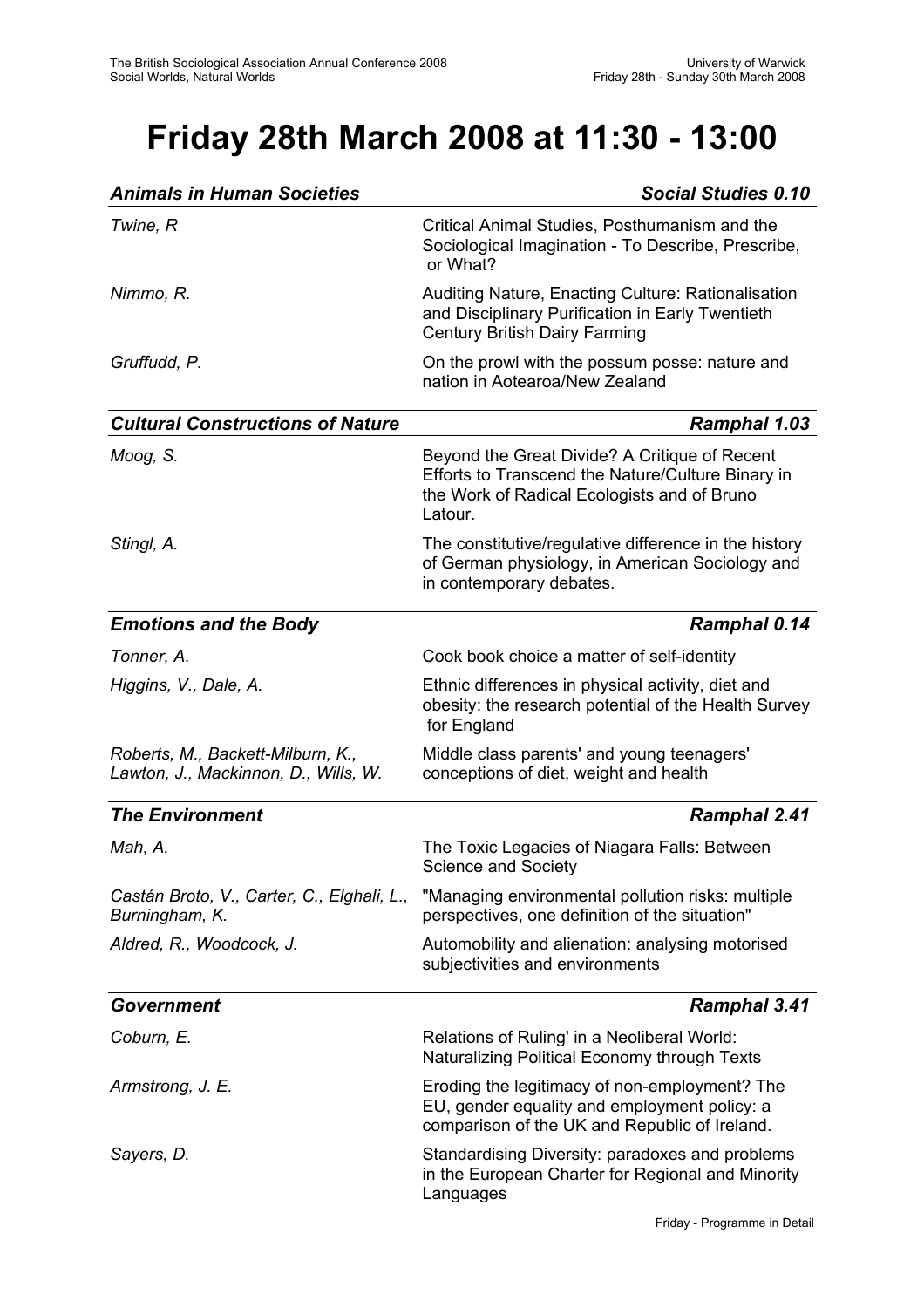| Open 1                                                     | <b>Ramphal 1.13</b>                                                                                                                                 |
|------------------------------------------------------------|-----------------------------------------------------------------------------------------------------------------------------------------------------|
| Karlsen, S., Nazroo, J.Y.                                  | Influences on a sense of 'Britishness' among<br>different faith communities in England                                                              |
| Buckman, S. K. N.                                          | exploring the experiences of muslim family carers:<br>a sociological perspective                                                                    |
| Carter, C. E.                                              | Identity, society and place in offender rehabilitation                                                                                              |
| Open 2                                                     | <b>Social Studies 0.09</b>                                                                                                                          |
| Hines, S., Sanger, T.                                      | <b>Transforming Bodies: Transgender Embodiment</b><br>and the Limits of the Nature/Culture Dichotomy                                                |
| Richardson, D, Fay, M., Monro, S.                          | Naturalising Difference; Lesbian, Gay, Bisexual<br>and Transgender Equalities Initiatives in Local<br>Government.                                   |
| Taylor, Y., Addison, M                                     | 'From the coal face to the car park? Intersection of<br>class and gender in the North East'                                                         |
| <b>Theory</b>                                              | <b>Ramphal 1.04</b>                                                                                                                                 |
| Misztal, B.A.                                              | Mapping the conditions of human vulnerability                                                                                                       |
| Marshall, J, L                                             | Issues of 'Risk', 'Trust' and 'Choice' in relation to<br>low-paid parents and the childcare dilemma                                                 |
| <b>Special Event</b>                                       | Ramphal 3.25                                                                                                                                        |
| Social theory and climate change I                         |                                                                                                                                                     |
| Yearley, S.                                                | Sociology and climate change before Kyoto II:<br>Critical roles for the social sciences in<br>understanding climate change and climate<br>knowledge |
| Clark, N.                                                  | The ethics of abrupt climate change                                                                                                                 |
| Wynne, B.                                                  | Redefining the category of the natural as a<br>waystation in (re?)engaging humans: deposing<br>scientific singularity and its ambivalences          |
| <b>Special Event</b>                                       | <b>Social Studies 0.28</b>                                                                                                                          |
| and Society Panel                                          | BSA West Midlands Medical Sociology Group Postgraduate Forum: Health, Well-being                                                                    |
| Rayment, J.                                                |                                                                                                                                                     |
| Wilson, C.                                                 |                                                                                                                                                     |
| Boardman, F.                                               |                                                                                                                                                     |
| Blood, A.                                                  |                                                                                                                                                     |
| <b>Special Event</b>                                       | Ramphal 1.15                                                                                                                                        |
| <b>Postgraduate Forum Session: Communicating Sociology</b> |                                                                                                                                                     |
| <b>Special Event</b>                                       | <b>Ramphal 0.12</b>                                                                                                                                 |

**The BSA and Publishing: Hosted by the Publications Directors & Journal Editors**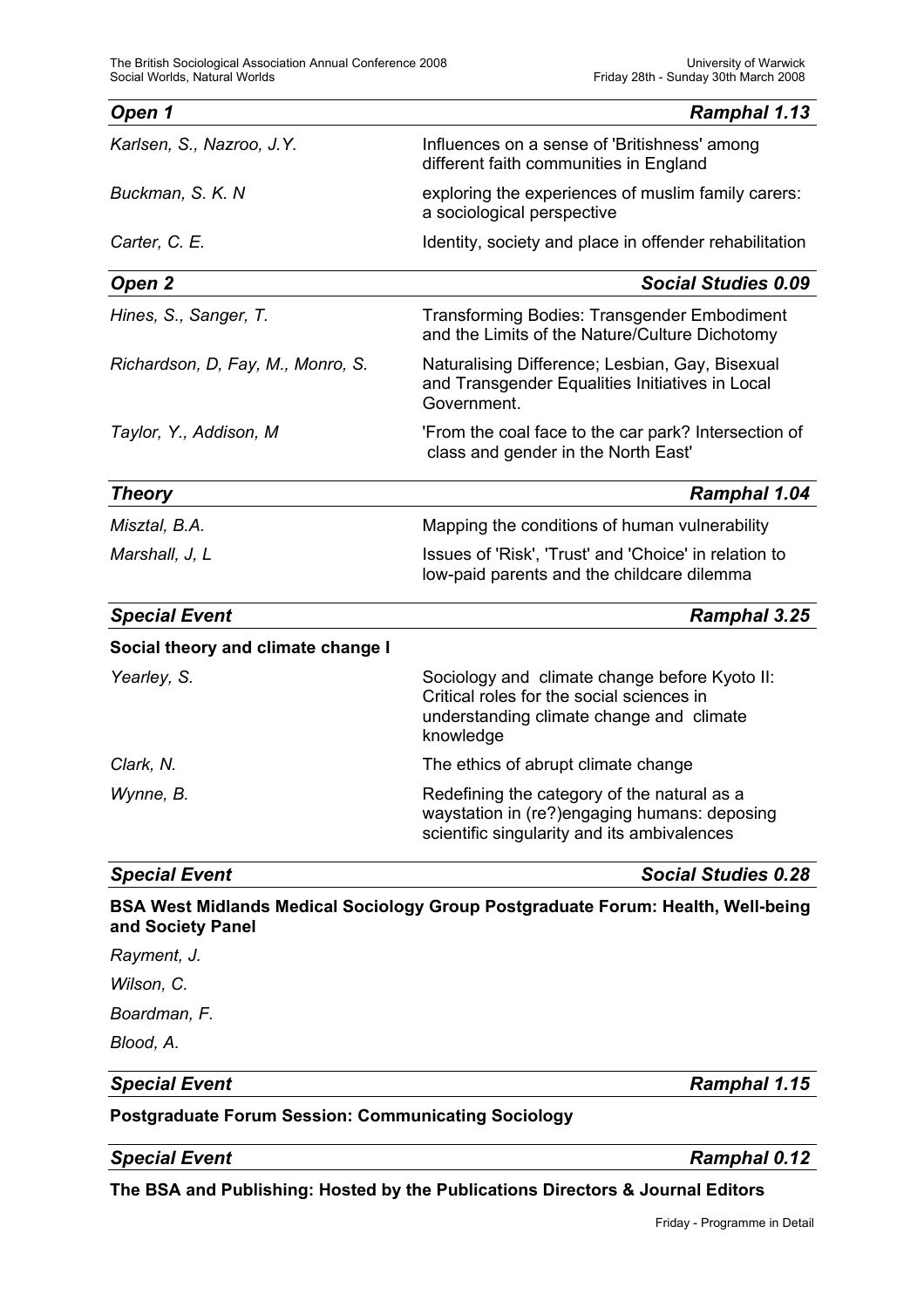# **Friday 28th March 2008 at 14:00 - 15:00**

| <b>Animals in Human Societies</b>       | <b>Social Studies 0.10</b>                                                                                                                            |
|-----------------------------------------|-------------------------------------------------------------------------------------------------------------------------------------------------------|
| Cole, M., Morgan, K.                    | The language of diet and the suffering of<br>nonhuman animals: promoting veganism through<br>countering a discourse of asceticism                     |
| Cudworth, E.                            | 'Most farmers prefer Blondes': entanglements of<br>gender and nature in animals' becoming-meat                                                        |
| <b>Cultural Constructions of Nature</b> | <b>Ramphal 1.03</b>                                                                                                                                   |
| Gislason, M.K.                          | Interviewing Trees: Reflections on the Sociological<br>Imagination                                                                                    |
| Adams, M., Raisborough, J.              | Refetishising the 'reveal'? Fair trade and the<br>sociological imagination                                                                            |
| <b>The Environment</b>                  | <b>Ramphal 2.41</b>                                                                                                                                   |
| Thomas, F.                              | linking understandings and experiences of<br>HIV/AIDS with the natural environment                                                                    |
| Hancock, P., Spicer, A.                 | Landscaping the Library - Naturalisation in the<br><b>Virtual Learning Space</b>                                                                      |
| Government                              | <b>Ramphal 3.41</b>                                                                                                                                   |
| Marron, D.                              | Credit, Consumption and Freedom                                                                                                                       |
| Open 1                                  | Ramphal 1.13                                                                                                                                          |
| Yokoyama, K.                            | Neo-liberalism and social justice in English and<br>Japanese higher education access                                                                  |
| Undurraga, T.                           | Chile faces the future: a study of the latent conflicts<br>and prospects as seen by high-achieving young<br>professionals                             |
| Open 4                                  | Ramphal 3.25                                                                                                                                          |
| Omphornuwat, K.                         | "Do I look good enough to work here?": Looking<br>good practice as learning practice in the workplace                                                 |
| Griggs, G.                              | 'To be honest it seemed like a sport that had just<br>been made up in a car park': Viewing the sporting<br>landscape of Ultimate Frisbee              |
| Open 5                                  | <b>Social Studies 0.28</b>                                                                                                                            |
| Gregory, H.                             | An Exploration of Local and Translocal Slam<br><b>Poetry Communities</b>                                                                              |
| Carter, E. K.                           | You sure you don't want to rat your mate out?: An<br>empirical investigation into the officers' elicitation<br>of confessions in the police interview |
| Open 6                                  | Ramphal 0.03/4                                                                                                                                        |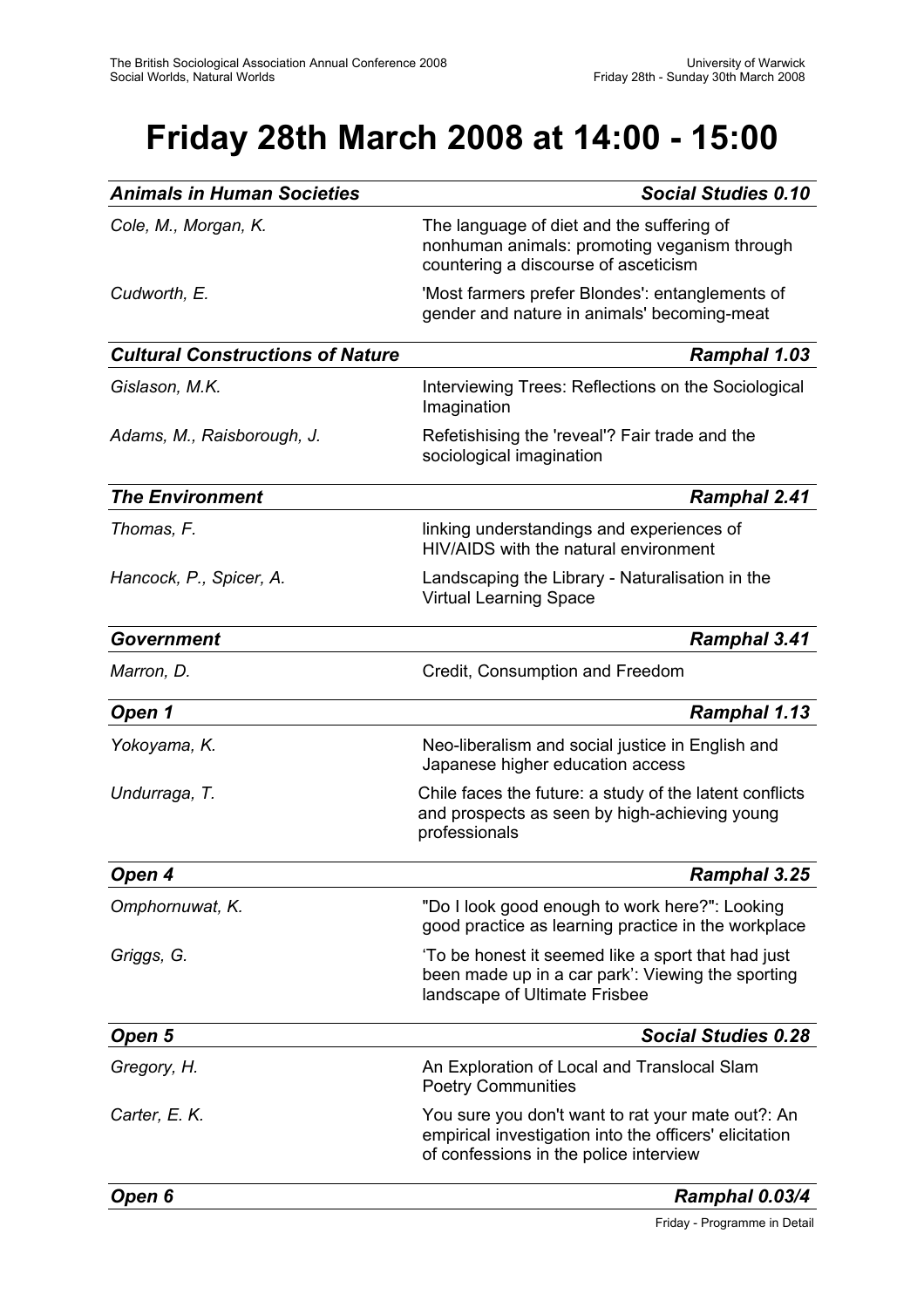| Jones, S., Charles, N., Davies, C. | Gender balance, political culture and working<br>environment in the National Assembly for Wales           |  |
|------------------------------------|-----------------------------------------------------------------------------------------------------------|--|
| Tyrie, J Case, S.                  | Gender and Rights: Young People's Access to<br>their Entitlements in Wales                                |  |
| Theory                             | <b>Ramphal 1.04</b>                                                                                       |  |
| Blencowe, C. P.                    | Biology Beyond the Flesh: On the not-necessarily-<br>corporeal conception of biology and life in Foucault |  |

messianism

*Amaral, A.* Life as potentiality: between technoscience and

*Special Event Ramphal 0.14*

### **Contemporary ecotherapy in action workshop**

**Burls, A.** Contemporary ecotherapy in action

and Arendt's theories of the biopolitical

*Special Event Ramphal 1.15*

**What does the BSA do for its members?: Hosted by the Membership Services Directors**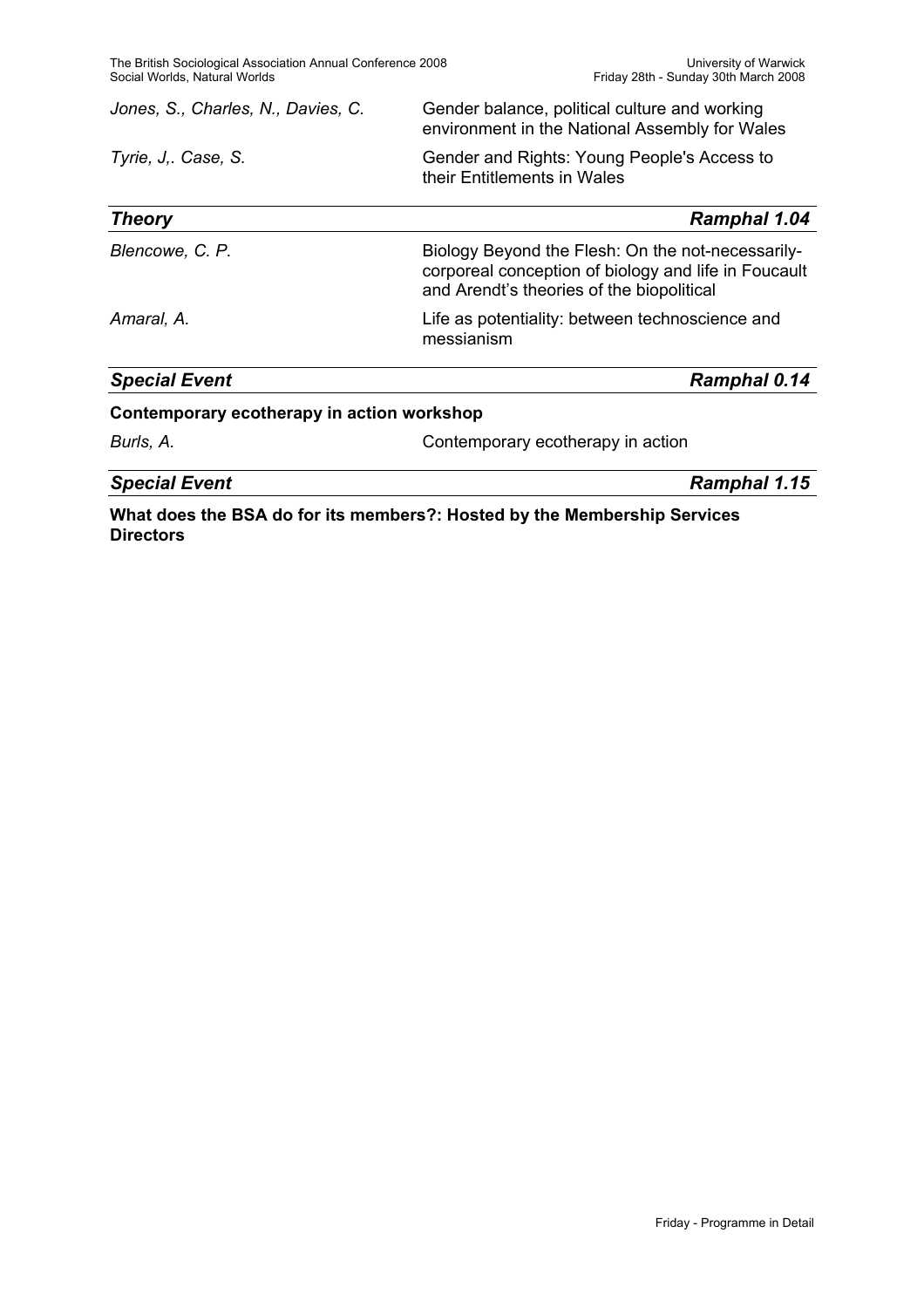# **Friday 28th March 2008 at 15:30 - 17:00**

| <b>Animals in Human Societies</b>       | <b>Social Studies 0.10</b>                                                                                                        |
|-----------------------------------------|-----------------------------------------------------------------------------------------------------------------------------------|
| Hobson-West, P.                         | Governing the laboratory animal                                                                                                   |
| Peggs, K.                               | A hostile world for nonhuman animals: human<br>identification and the oppression of nonhuman<br>animals for human good            |
| Morgan, K., Cole, M.                    | The Discursive Representation of Nonhuman<br>Animals in a Culture of Denial                                                       |
| <b>Biology</b>                          | Ramphal 0.03/4                                                                                                                    |
| Beard, R. L.                            | 'We are not Alzheimer's!': Negotiating Biomedical<br>Identities and Everyday Life with Memory Loss                                |
| Birch, K.                               | Knowledge, Place and Power in Life Science<br><b>Commodity Chains</b>                                                             |
| Plows, A., Birch, K.                    | the problematic framing of "biocitizens" in policy<br>and biopolitical discourses                                                 |
| <b>Cultural Constructions of Nature</b> | <b>Ramphal 1.03</b>                                                                                                               |
| Esseveld, J                             | Women's Narratives on midlife & Medical<br>Discourses on menopause                                                                |
| Hadfield, L.                            | Natural or Normal?: Surrogacy, Anxiety and<br>Becoming a Mother                                                                   |
| Lowe, P, Lee, E                         | Mothers' ruin? The construction of Foetal Alcohol<br>Syndrome in the UK                                                           |
| <b>Emotions and the Body</b>            | <b>Ramphal 0.14</b>                                                                                                               |
| Palacios, M.                            | Social Ties and Normative Commitment: A Study<br>of the Effects of Individualization on Youth<br><b>Behavior in Latin America</b> |
| Bone, J                                 | The Social Map & The Demodernised Society                                                                                         |
| Lonie, D., West, P., Wilson, G.B.       | Popular music and embodied emotion; the<br>meeting point of structure and agency.                                                 |
| <b>The Environment</b>                  | <b>Ramphal 2.41</b>                                                                                                               |
| Dickens, P.G.                           | 'Society, the Cosmos and Social Theory'                                                                                           |
| Shaw, C                                 | The measurement of disaster; facts, values and<br>climate change                                                                  |
| McLachlan, C.                           | Stakeholder responses to wave and bio energy:<br>symbolic (dis) harmonies                                                         |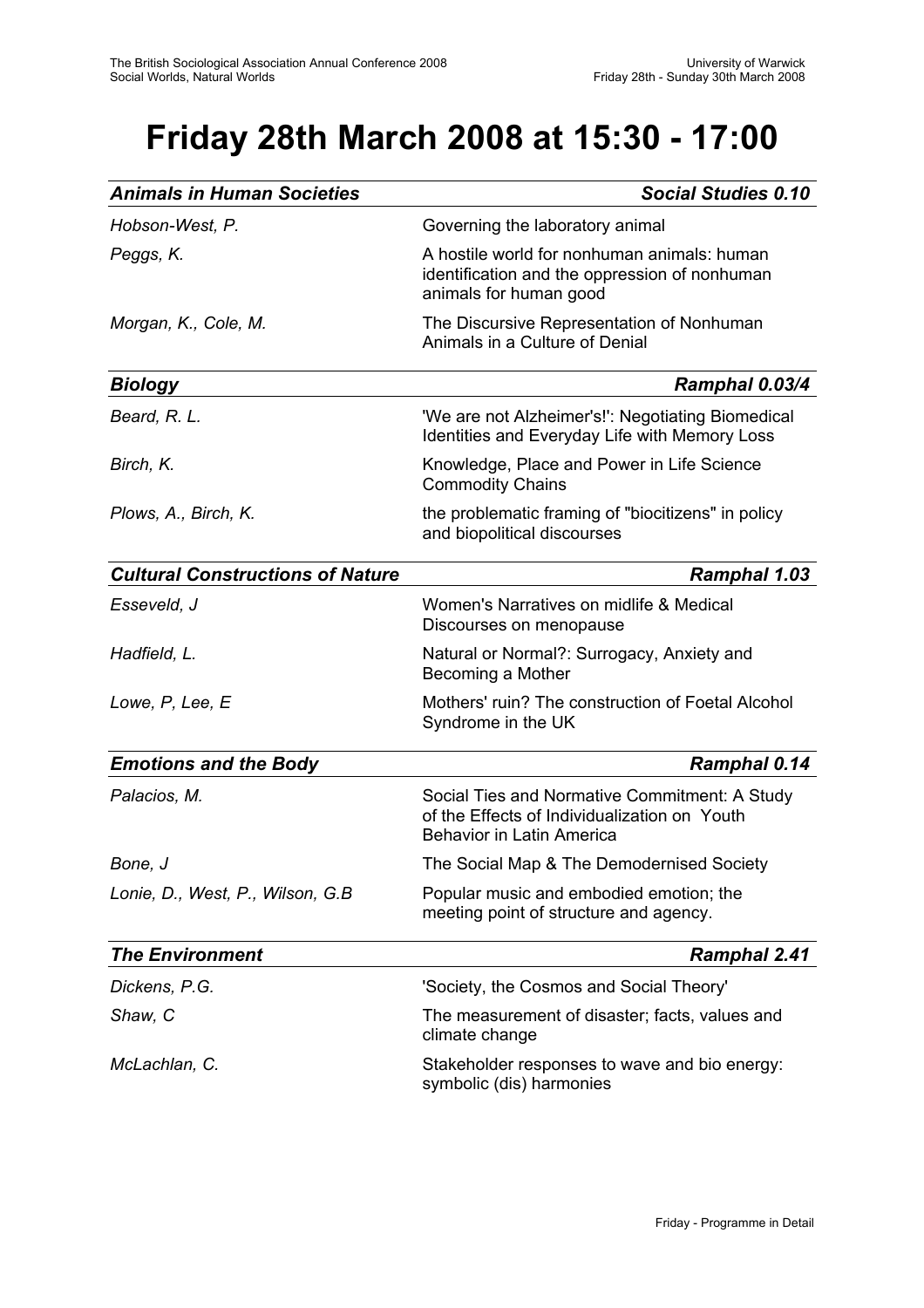| Government                                    | <b>Ramphal 3.41</b>                                                                                                   |
|-----------------------------------------------|-----------------------------------------------------------------------------------------------------------------------|
| Harwood, V.                                   | Youth citizenship in an age of bio-technical<br>reproduction                                                          |
| Behling, F.                                   | Approaches to Corporate Welfare and Empirical<br>Evidences                                                            |
| Holford, J.                                   | The Politics of Measurement: European<br>Citizenship                                                                  |
| <b>Nature, Culture, Gender</b>                | <b>Social Studies 0.09</b>                                                                                            |
| Dilley, R.                                    | Gender and the Climbing Body                                                                                          |
| Woodward, K, Woodward, S.                     | Dressed bodies and the problem of 'woman'                                                                             |
| Appleford, K                                  | Exploring the relationship between fashion, class<br>and gender                                                       |
| Open 1                                        | Ramphal 1.13                                                                                                          |
| Dorrer, N; Emond, R; Punch, S;<br>McIntosh, I | Children and food practices in residential care:<br>tensions between home and institutional life.                     |
| Macdonald, G.                                 | "Rhetoric or reality?: Children's voices in private<br>family court proceedings involving domestic<br>violence cases. |
| Myers, M., McGhee, D., Bhopal, K.             | Gypsy Traveller Families in West Sussex: Ideas of<br>Safety and Community                                             |
| Open 5                                        | <b>Social Studies 0.28</b>                                                                                            |
| McGovern, P.                                  | "Back to Square One" - notes on the evolution of a<br>heart disease self-help group                                   |
| Koteyko, N., Busby, H.                        | Vital promises: Web advertising of novel 'health'<br>products and services - probiotics and cord blood<br>banking     |
| Lee, J.Y.                                     | 'You tell me, am I healthy or not?': Korean woman<br>immigrants' experience of health and illness in the<br>UK        |
| <b>Theory</b>                                 | <b>Ramphal 1.04</b>                                                                                                   |
| Elder-Vass, D.                                | From 'society' to intersecting communities                                                                            |
| Kemp, S.                                      | Is Complexity the 'Missing Link' Between the<br>Social and Natural Domains?                                           |
| Rafanell, I.                                  | Feminism and the problematic body: the social<br>construction of embodied sex identity                                |
| <b>Special Event</b>                          | <b>Ramphal 0.12</b>                                                                                                   |

### **Baldamus, Sociological Theory and the Sociology of Work**

*Eldridge, J., Erickson, M., Rex, J., Turner, C.*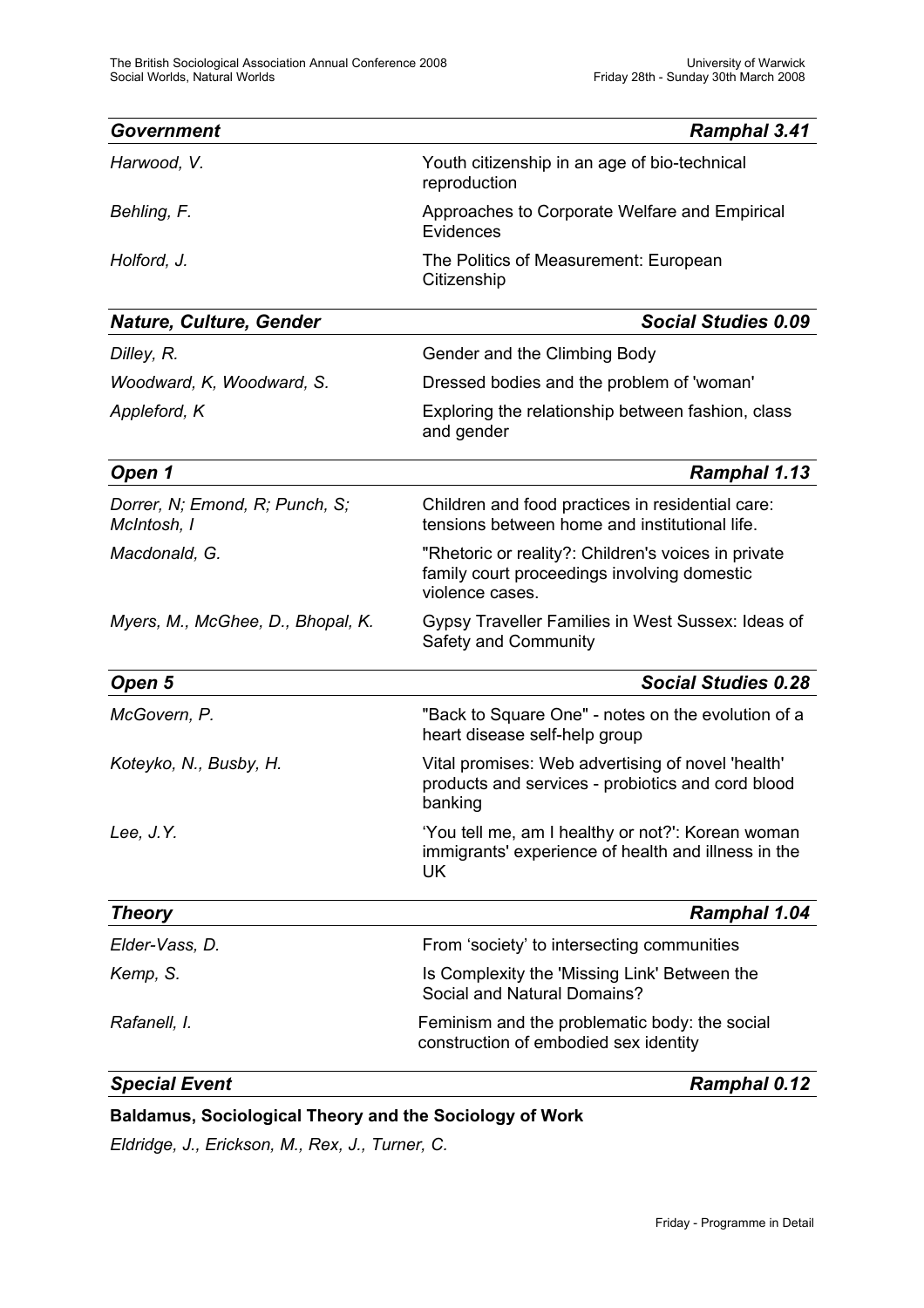| <b>Special Event</b>                | Ramphal 3.25                             |
|-------------------------------------|------------------------------------------|
| Social theory and climate change II |                                          |
| Szerszynski, B., Reynolds, L.       | Climate technics                         |
| Urry, J.                            | Complexity, adaptive systems and lock-in |
| Hird, M.                            | Symbiogenesis and Gaia                   |
| <b>Special Event</b>                | Ramphal 1.15                             |
|                                     |                                          |

**Grant Getting**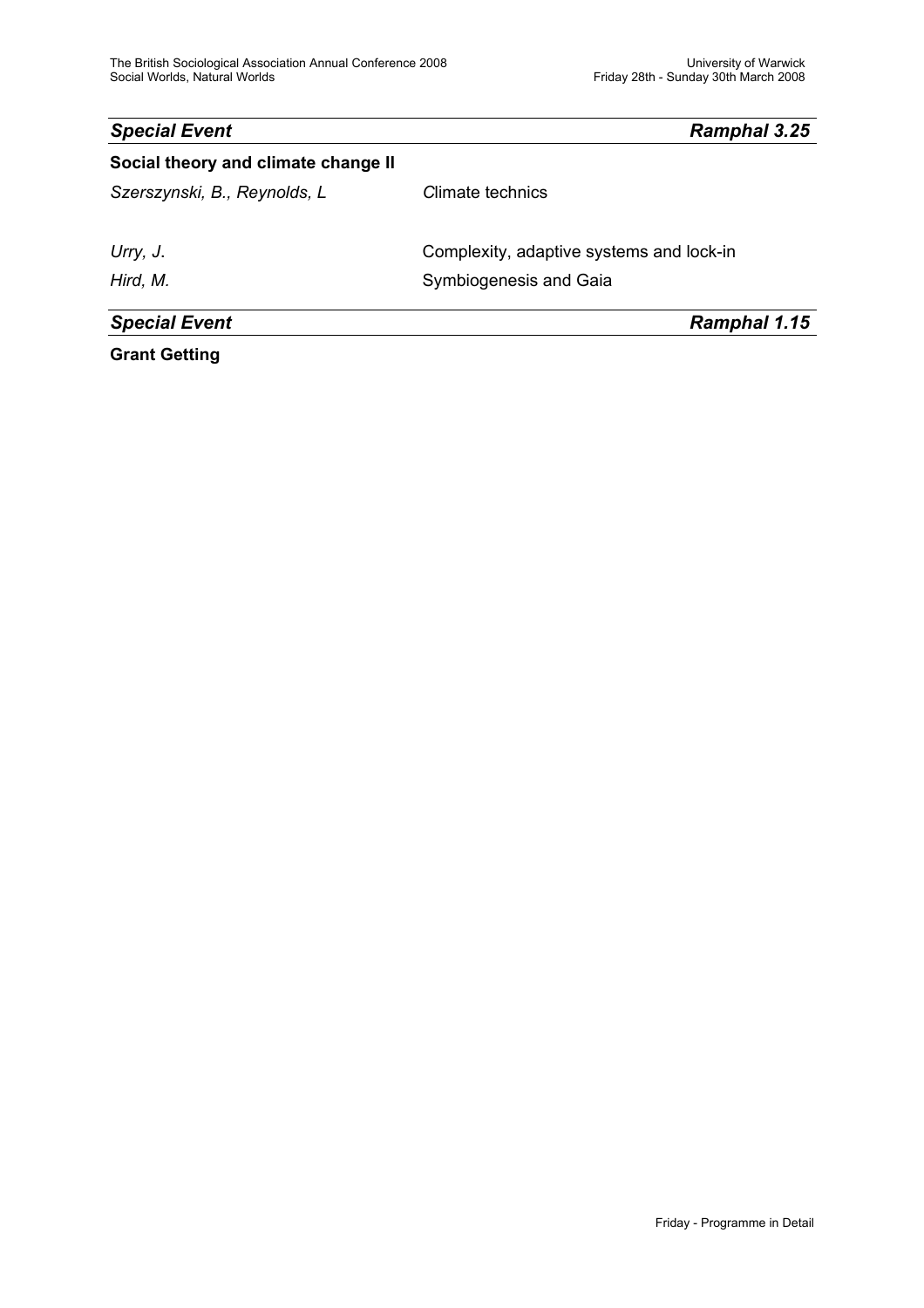# **Saturday 29th March 2008 at 09:00- 11:00**

| <b>Animals in Human Societies</b>       | <b>Social Studies 0.10</b>                                                                                                            |
|-----------------------------------------|---------------------------------------------------------------------------------------------------------------------------------------|
| Nosworthy, C                            | Embodying Horse-space: the spatial-temporal<br>practice of horse-human interaction                                                    |
| Molloy, C.                              | Media constructions of dangerous dogs                                                                                                 |
| Gabb, J.                                | The Boundaries of Intimacy: What Counts as an<br>Intimate Relationship and Who's Counting?                                            |
| Charles, N., Davies, C.A.               | My family and other animals: pets as kin                                                                                              |
| <b>Cultural Constructions of Nature</b> | <b>Ramphal 1.03</b>                                                                                                                   |
| Parker, J., Stanworth, H.               | Still 'Born under Saturn'? Naturalist rhetoric and<br>accounting for contemporary artistic commitment.                                |
| Moffat, B., Johnson, J., Shoveller, J.  | A gateway to nature: Teenagers' use of marijuana<br>outdoors                                                                          |
| Bailey, S                               | Lost in translation? Psychiatric governance of the<br>family                                                                          |
| French, M.                              | <b>Viruses: Virtual and Actual</b>                                                                                                    |
| <b>Emotions and the Body</b>            | Ramphal 0.14                                                                                                                          |
| Brown, L                                | "I remember very well this freeway used to look so<br>long because you're so sweaty": Do (bodily)<br>actions speak louder than words? |
| Lyle, S.A                               | <b>Classed Embodiment Among New Graduates</b>                                                                                         |
| Finn, K.                                | Emotions in Sociology: A Risky Business?                                                                                              |
| Paton, K.                               | Gentrifying Working Class Culture: Rethinking<br>processes and effects of contemporary state-led<br>gentrification                    |
| <b>The Environment</b>                  | <b>Ramphal 2.41</b>                                                                                                                   |
| Flynn, R., Bellaby, P., Ricci, M.       | 'The Value-Action Gap in public attitudes to<br>sustainable energy: the case of Hydrogen energy'                                      |
| Salehi, S.                              | A Study of Factors Influencing Environmental<br><b>Behaviour</b>                                                                      |
| DeHanas, D. N.                          | <b>Broadcasting Green: Grassroots</b><br>Environmentalism on Muslim Community Radio                                                   |
| Food                                    | <b>Ramphal 0.12</b>                                                                                                                   |
| Tuomainen, HM.                          | Taste vs. structure: the role of substitutes in<br>Ghanaian food in London                                                            |
| Warde, A.                               | Globalization and food habits: a comparison of<br><b>Britain and France</b>                                                           |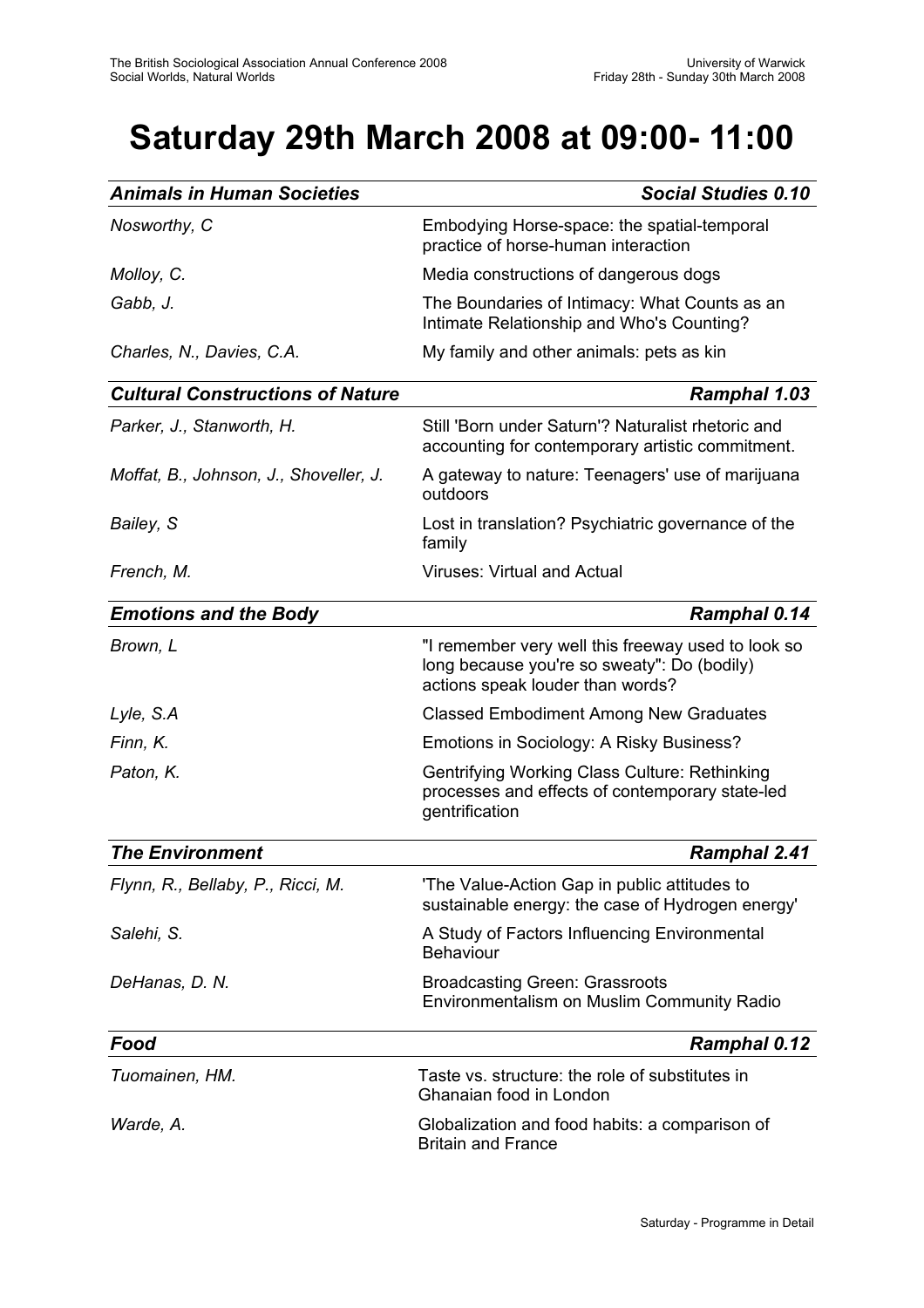| Open 1                                            | <b>Ramphal 1.13</b>                                                                                                                           |
|---------------------------------------------------|-----------------------------------------------------------------------------------------------------------------------------------------------|
| Rubtsova, A.                                      | Social Construction of Infant Feeding: The Role of<br><b>Global Cultural Scripts</b>                                                          |
| Mason, J., Muir, S.                               | Familiar f[r]ictions? living and narrating differences<br>in family background                                                                |
| Bell, A.J.S.                                      | For Better or For Worse? Married Couples'<br>Experiences of the Changing Meanings of Marriage                                                 |
| Murata, Y.                                        | Grandmothers Working in a Crèche: Motherhood,<br>Generation and Nationalism in Japan                                                          |
| Open 2                                            | <b>Social Studies 0.09</b>                                                                                                                    |
| Hinterberger, A                                   | The genomics of difference: exploring the<br>intersections between genomic and political<br>understandings of race, ethnicity and populations |
| Parker. D., Song, M.                              | <b>Ethnicity and New Media: Online Social Networks</b><br>and the Expression of Collective Selfhood                                           |
| Rhodes, J.                                        | 'Race' and Narratives of Social Change in a<br>Northern Town                                                                                  |
| Lusted, J.                                        | 'It's in their make-up': 'Race', biology and culture in<br>English 'grass roots' football                                                     |
| <b>Research Methods</b>                           | <b>Ramphal 3.25</b>                                                                                                                           |
| Wilson, C., Brady, G., Letherby, G.,<br>Brown, G. | Making a difference?: personal and political<br>reflections on our experience of research with<br>young parents                               |
| Whiteman, N.                                      | The ethics of academics and avatars: exploring<br>the ethics of the researcher/researched.                                                    |
| Smith, R.J.                                       | Building Meanings; A multi-modal qualitative<br>approach to understanding research settings.                                                  |
| <b>Theory</b>                                     | <b>Ramphal 1.04</b>                                                                                                                           |
| Ransome, P.E.                                     | The boundedness of the concept 'Society'                                                                                                      |
| O'Brien, K                                        | A Weberian approch to citizenship in a divided<br>community                                                                                   |
| Bertschi, S.                                      | Beyond 'sociological naturalism': Nothing new after<br>Simmel and Weber?                                                                      |
| Demir, I.                                         | Trust Intersecting the Social and the Natural                                                                                                 |
| <b>Special Event</b>                              | <b>Social Studies 0.28</b>                                                                                                                    |
| <b>Changing Bodies</b>                            |                                                                                                                                               |
| Gimlin, D                                         | National cultural repertoires and the "problem" of<br>cosmetic surgery                                                                        |
| Throsby, K.                                       | "Seeing the lite": testimony and evangelism in<br>published weight loss autobiographies.                                                      |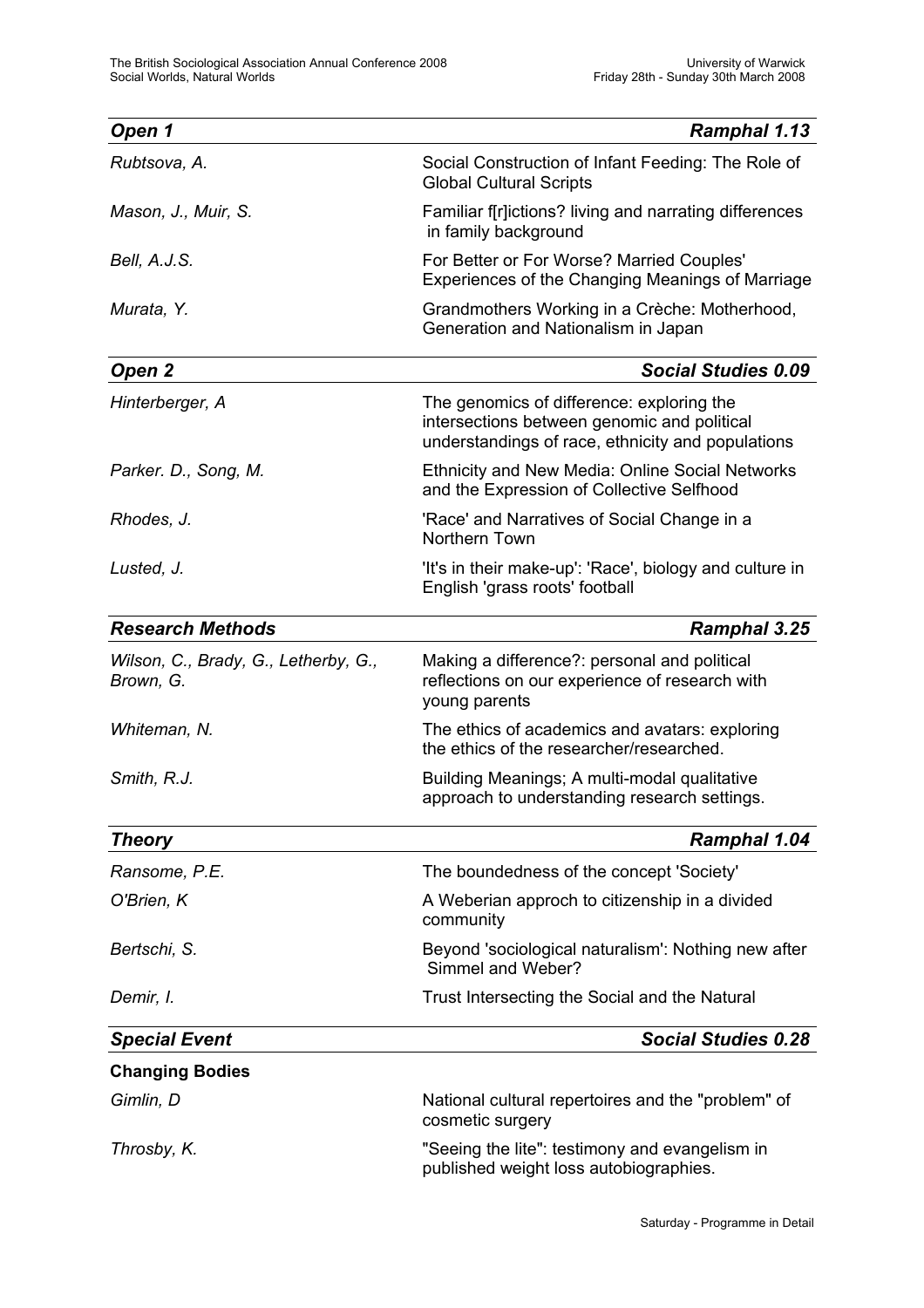**Society, Self and the Neurosciences: Sociological Agendas** 

### *Special Event Ramphal 0.03/4*

| <b>Special Event</b>       | <b>Teaching Grid, Library</b>                                                                                                                                                                                                        |
|----------------------------|--------------------------------------------------------------------------------------------------------------------------------------------------------------------------------------------------------------------------------------|
| Rose, N.                   | Neuropolitics                                                                                                                                                                                                                        |
| Fuller, S.                 | The challenge of the neurosciences to sociology:<br>The revival of 'social engineering' (This abstract<br>is prepared for the proposed Williams-Thrift<br>Symposium on Society, Self and the<br>Neurosciences: Sociological Agendas) |
| Watson, S.                 | The Idea of the Brain: Deleuze, neuroscience and<br>the biology of 'control'                                                                                                                                                         |
| Martin, P.A.               | Social science and the making of neuroscientific<br>futures                                                                                                                                                                          |
| Williams, S.J, & Thrift, N |                                                                                                                                                                                                                                      |

### **Teaching and Learning In and For a Complex World**

*Lambert, C., Neary, M., Gibson, C.,* Teaching and Learning In and For a Complex World *Simbuerger, E.* 

### *Special Event Ramphal 1.15*

**Early Career Publishing**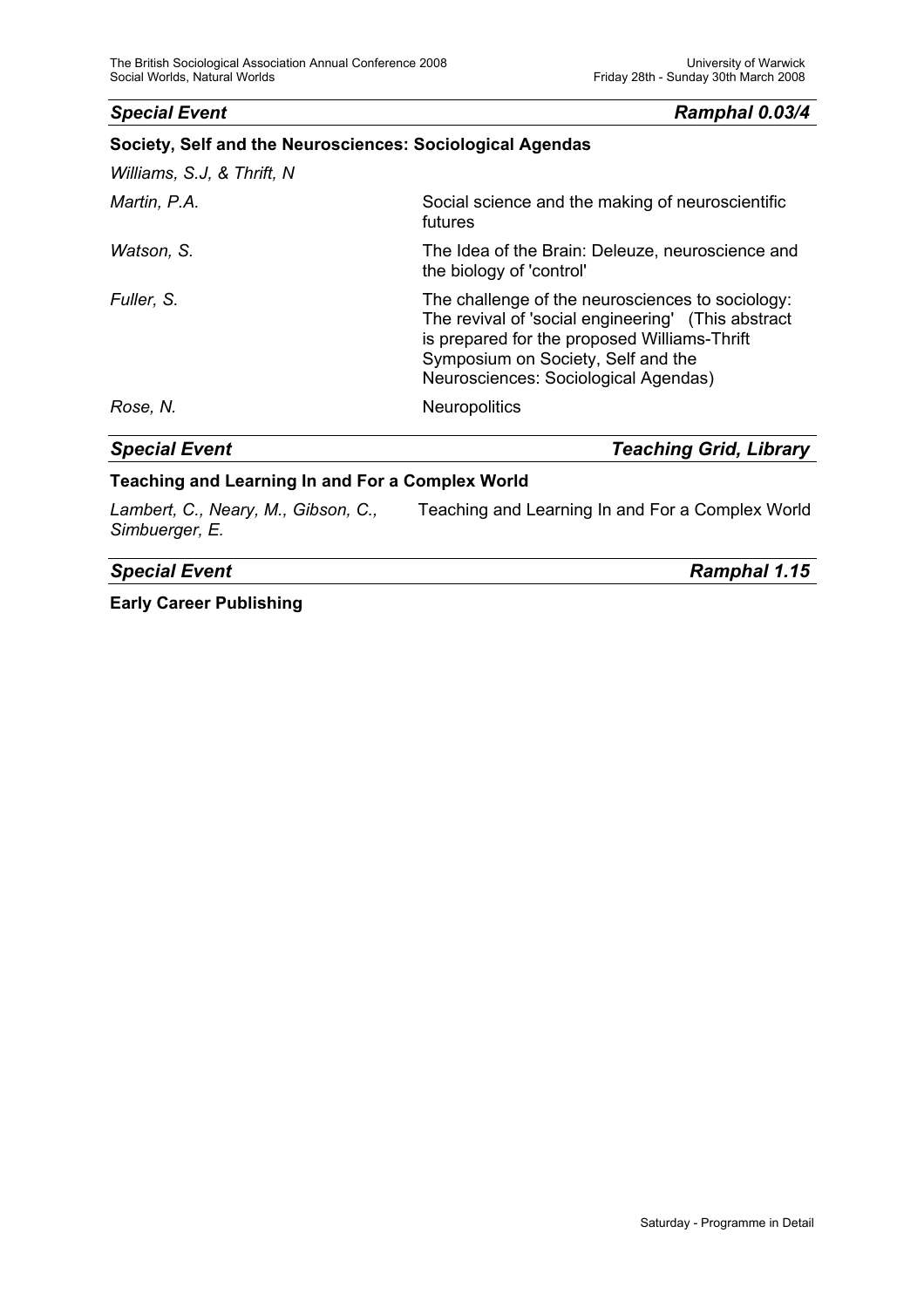# **Saturday 29th March 2008 at 11:30 - 13:00**

| <b>Animals in Human Societies</b>                                           | <b>Social Studies 0.10</b>                                                                                                                                |
|-----------------------------------------------------------------------------|-----------------------------------------------------------------------------------------------------------------------------------------------------------|
| Evans, A.B., Higgin M                                                       | Learning about animals: The multiple enactments<br>of farm animal welfare within educational<br>resources.                                                |
| Miele, M., Evans, A., Higgin, M.                                            | Assessing the quality of life of animals                                                                                                                  |
| Hodge, A.                                                                   | Farm Animal Welfare and Sustainability                                                                                                                    |
| <b>Emotions and the Body</b>                                                | Ramphal 0.14                                                                                                                                              |
| Ettorre, E.                                                                 | 'Embodied deviance', pollution and reproductive<br>loss: the shame of 'using women'                                                                       |
| Sheach Leith, V., Brownlie, J.                                              | 'Biobundle'? Locating the Infant Body in<br>Sociological Research                                                                                         |
| Perng, S.                                                                   | Circulating the body with digital tourist photographs                                                                                                     |
| Food                                                                        | <b>Ramphal 0.12</b>                                                                                                                                       |
| Sharp, G                                                                    | Mass catering, fast food and ecological troubles:<br>the away from home eating choices of university<br>students.                                         |
| Dowler, E., Kneafsey, M., Cox, R.,<br>Holloway, L., Venn, L., Tuomainen, H. | 'Doing Food Differently': Reconnecting Biological<br>And Social Relationships Through Care For Food                                                       |
| <b>Methodological Issues</b>                                                | Ramphal 3.25                                                                                                                                              |
| Lapping, C                                                                  | The (Inter)Dependency of the Subject (and)on<br>Social Regulations: Classed and Gendered<br>Responses to the Institutional Authority of the<br>University |
| Smith, G. J. D.                                                             | Rooms without doors? Researching 'closed<br>settings' - getting in, getting out                                                                           |
| Open 2                                                                      | <b>Social Studies 0.09</b>                                                                                                                                |
| Omelchenko, E.                                                              | The paradoxes of 'straight' masculinity:<br>Homoerotica + homophobia = masculine<br>solidarity?                                                           |
| King, A.                                                                    | "Are you really suggesting that all young people<br>are gay?" Using Queer Theory to trouble the<br>identification of young adulthood.                     |
| Taylor, Y.                                                                  | Methods and meeting points: intersections of<br>class, gender and sexuality                                                                               |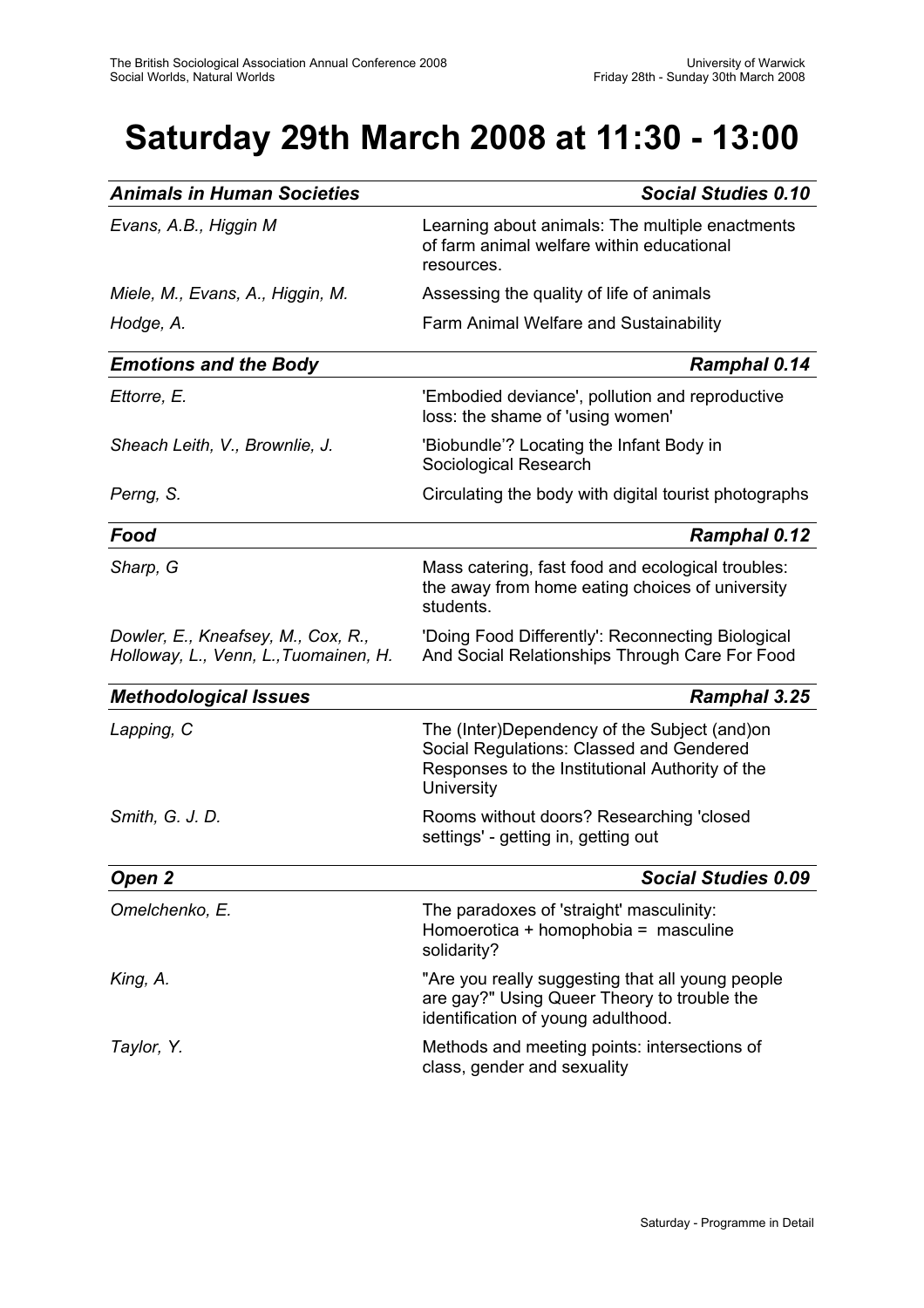| Open 5               | <b>Social Studies 0.28</b>                                                                                                       |
|----------------------|----------------------------------------------------------------------------------------------------------------------------------|
| McGrath, N           | A Sense of injustice: The significant of malodour<br>as catalyst to grassroots environmental action                              |
| Siara, B.            | Social movement "Poland is a woman" - a natural<br>or cultural phenomenon?                                                       |
| Weicht, B.           | The natural care relationship: A critical<br>investigation of the construction of care as natural<br>attachment                  |
| <b>Theory</b>        | Ramphal 1.04                                                                                                                     |
| Liu, S.              | The Interplay of Social Integration and System<br>Integration in the Sociology of Bourdieu and<br>Mannheim                       |
| Cannon, B            | Towards the Discursive Reconciliation of 'Nature'<br>and 'Society': Between Habermasian Objectivism<br>and Rortian Ethnocentrism |
| Cruickshank, J       | The use of natural science as an epistemic<br>exemplar for social science                                                        |
| <b>Special Event</b> | Ramphal 2.41                                                                                                                     |

### **BSA Urban Studies Study Group Event: Critical & Complex Urban Studies. The State we're in (1)**

*Rogers, P.* We're in"

*Byrne, D., Slater,T., Allen, C.,* "Critical & Complex Urban Studies: The State

#### *Special Event Ramphal 3.41*

### **BSA Sociology of Education Study Group Event: Critical Pedagogy: Creatively Responding to Government Education Agendas (1)**

| Badcock, M. | Crossing the border: The creative possibilities (and                                                                             |
|-------------|----------------------------------------------------------------------------------------------------------------------------------|
|             | limits of critical pedagogies                                                                                                    |
| Cappel, C.  | 'Can't you just tell us the answer?' Challenges and<br>contradictions in creating classrooms as locations<br>for active learning |

*Special Event Ramphal 0.03/4*

#### **Postgraduate Forum Session: The PhD Viva**

*Special Event Ramphal 1.15*

**Media and Academic Dissemination**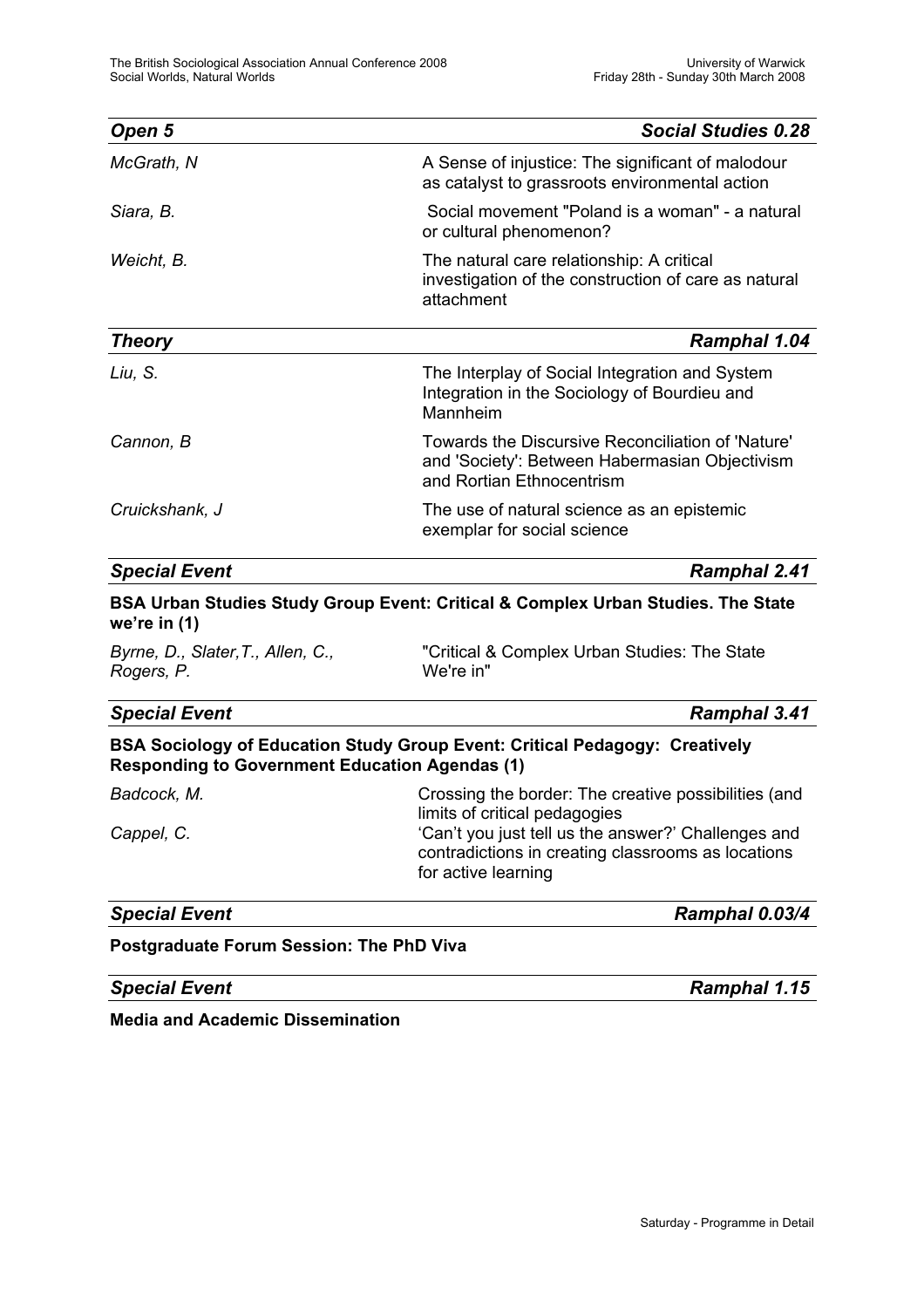# **Saturday 29th March 2008 at 15:00 - 15:30**

| <b>Posters Session</b>                                             | <b>Mead Gallery, Warwick Arts Centre</b>                                                                                     |
|--------------------------------------------------------------------|------------------------------------------------------------------------------------------------------------------------------|
| Butler, D.                                                         | ethnographic study of apprenticeship in the<br>horseracing industry                                                          |
| Cheraghi, A.                                                       | Golian, Sh., Granyameh M., Mehran, A., The relationship between total serum cholesterol<br>changes and postpartum depression |
| Hall, T.                                                           | <b>BSA Income and Expenditure</b>                                                                                            |
| Mikkelsen, M.R., Christensen, P.                                   | Environmental barriers and motivations of<br>children's mobility: negotiating spaces of risk, rules<br>and emotions          |
| Moselmei, M., Rezaeepour A.,<br>Nickshekarnia F., Kazemnejad, A.   |                                                                                                                              |
| Sanchez, I                                                         | The impact of the antiwar movement in Spain<br>2001-2004                                                                     |
| Tyrie, J.                                                          | National Evaluation of Extending Entitlement:<br>Measuring Young Peoples Access to Rights.                                   |
| Wilkinson, C., Bultitude, K. Dawson, E.                            | Talking Robots: Examining Public Engagement<br>with emerging robotic technologies.                                           |
| Youssefi, F., Youssefi, A., Godarzi, Z.,<br>Vasegh Rahimparvar, F. | Investigtion of diabetic patients with chronic<br>complications                                                              |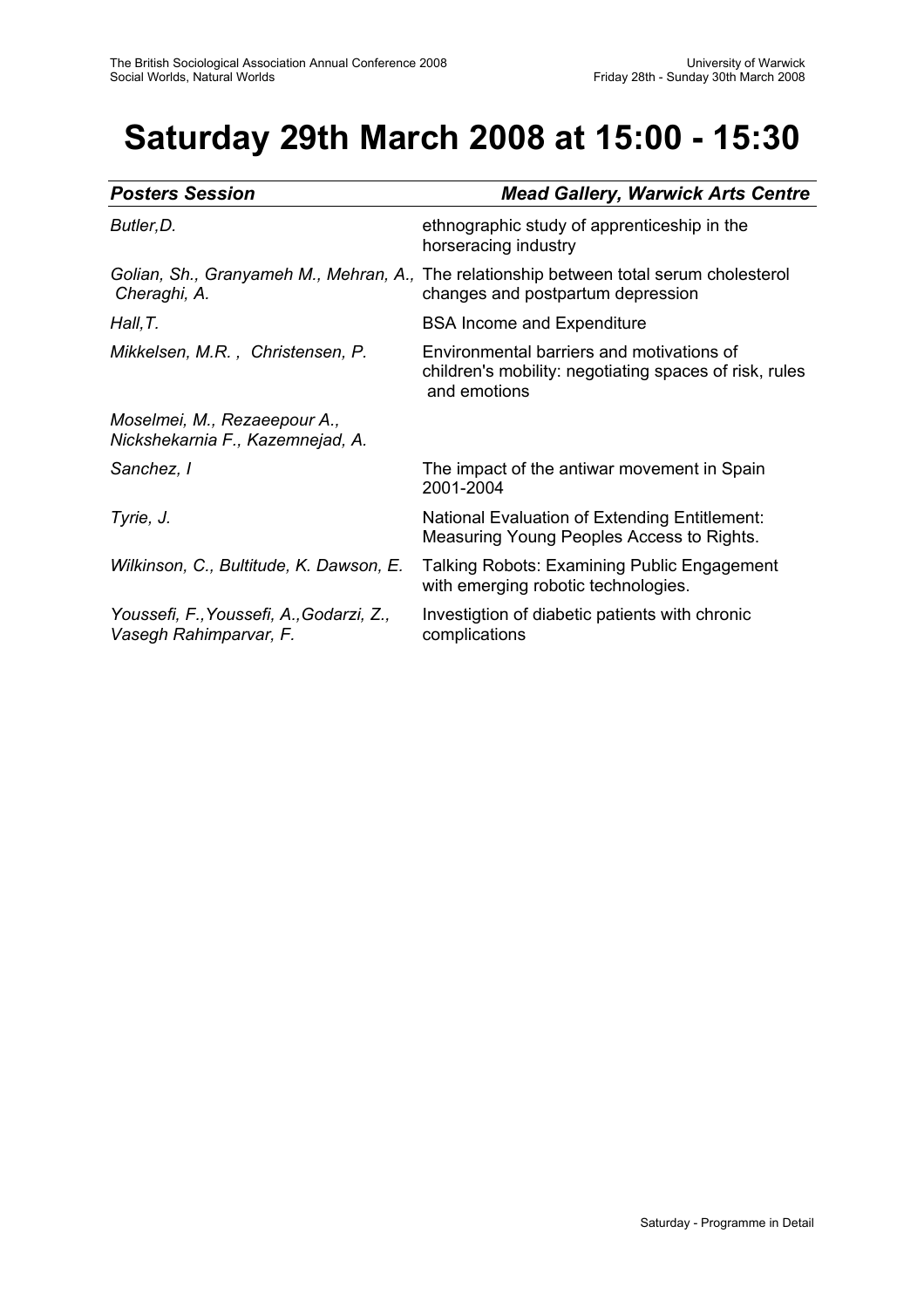# **Saturday 29th March 2008 at 15:30 - 17:00**

| Open 1                | <b>Ramphal 1.13</b>                                                                               |
|-----------------------|---------------------------------------------------------------------------------------------------|
| Mason, J., Davies, K. | Personal Heritability and Everyday Life: theorising<br>family resemblances                        |
| Dewan, I.             | Postmodernism, essentialism and individualism:<br>mixed heritage women's perspectives on identity |
| Curtis, B.            | A role for public sociology in New Zealand?                                                       |

#### *Special Event Social Studies 0.10*

**Interdisciplinary Animal Human Study Group Panel Session. Crossing Boundaries: Animals and natural/social worlds** 

*Special Event Ramphal 1.03*

**Annual Meeting of the BSA Auto/Biography Study Group**

| <b>Special Event</b>                                  | Ramphal 3.41                                                                                        |
|-------------------------------------------------------|-----------------------------------------------------------------------------------------------------|
| <b>Responding to Government Education Agendas (2)</b> | <b>BSA Sociology of Education Study Group Event: Critical Pedagogy: Creatively</b>                  |
| Canaan, J.                                            | Within, against and beyond the Neoliberal<br>University: Reflections of a British Academic Activist |
| Shumar, W.                                            | Critical Ethnography in the Neoliberal American<br>University                                       |
| <b>Special Event</b>                                  | <b>National Grid Room, Warwick Arts Centre</b>                                                      |
| <b>BSA Family Study Group Event</b>                   |                                                                                                     |

*Special Event Ramphal 0.12*

**BSA Food Study Group 'Meet and greet' and AGM**

| <b>Special Event</b>   | <b>Social Studies 0.09</b>                                                                                      |
|------------------------|-----------------------------------------------------------------------------------------------------------------|
|                        | <b>BSA Medical Sociology Group Panel: Bodies, Health and Social Theory Yuill, C. (Chair)</b>                    |
| Jones, D.S.            | Managing the Pregnant Body: An exploration into<br>the cultural construction of risk-screening in<br>pregnancy. |
| Yuill, C., Crinson, I. | Capitalism, Cortisol and the Bio-chemistry of<br>Alienation.                                                    |
| Tulle, E.              | Healthy ageing and sports participation: Bordieu<br>and the cultural reconstruction of the natural body         |
| Kirby, J.              | Natural body, social mind: Have we utilised the full<br>radical potential of G.H. Mead's thought?               |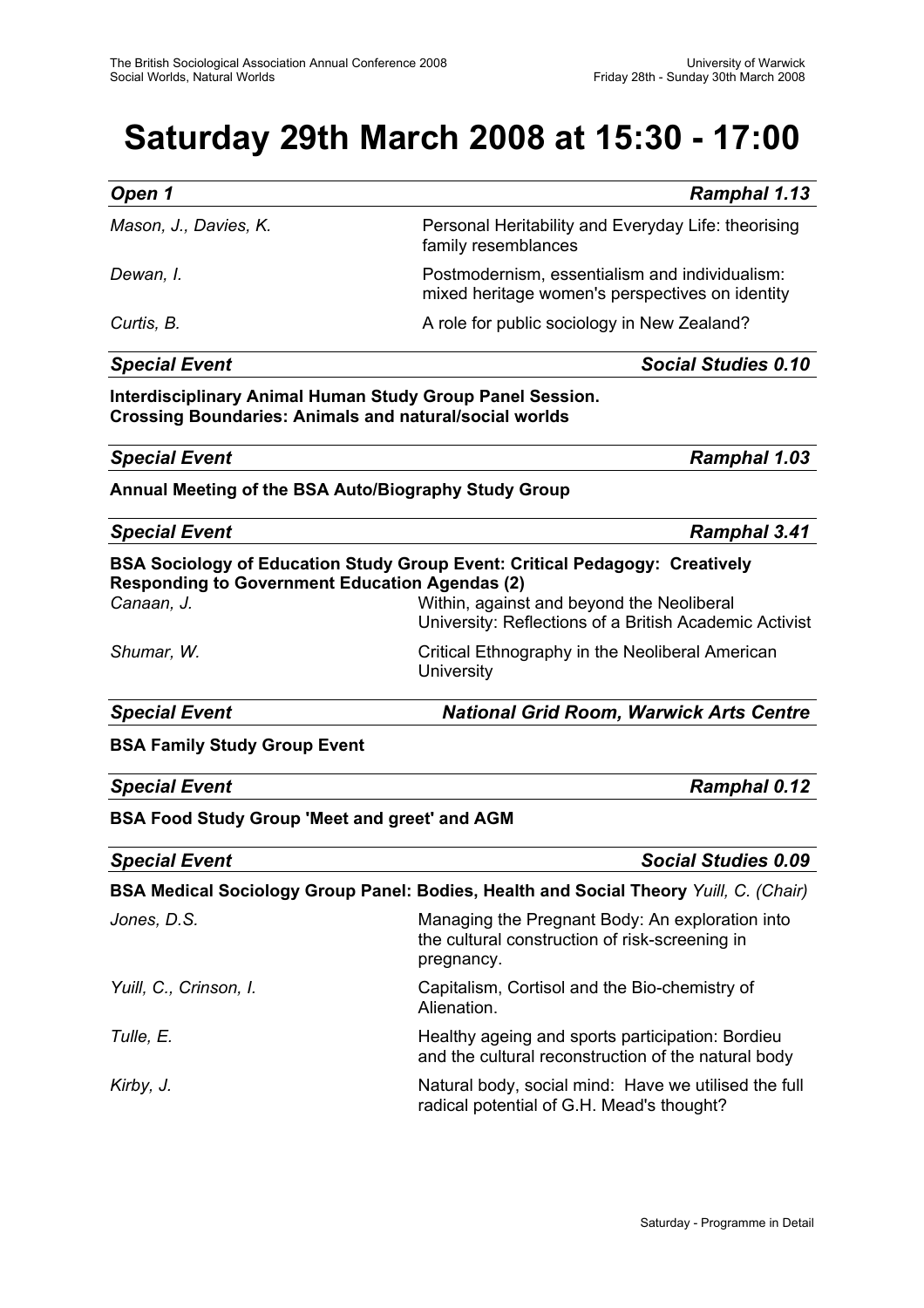| <b>Special Event</b>                            | <b>Social Studies 0.28</b>                                                                                                      |
|-------------------------------------------------|---------------------------------------------------------------------------------------------------------------------------------|
| social worlds Lewis, L. (Chair)                 | BSA Mental Health Group panel: Wellbeing and recovery: connecting natural and                                                   |
| Nee, J., Brady, E., Sheridan A.                 | Reflections on a Randomised Controlled Trial of<br>Supported Socialisation for People with Serious<br>Mental Illness in Ireland |
| Sempik, J.                                      | Therapeutic Gardens: exploring perceptions of<br>nature and health                                                              |
| <b>Special Event</b>                            | Ramphal 1.15                                                                                                                    |
| <b>Sociological Analysis</b>                    | BSA Sociology of Rights Study Group Event: Rethinking the Right to Education: A                                                 |
| Karapehlivan Senel, F.                          | Rethinking the Right to Education: A Sociological<br>Analysis                                                                   |
| <b>Special Event</b>                            | <b>Ramphal 1.04</b>                                                                                                             |
| <b>BSA Theory Study Group Annual Meeting</b>    |                                                                                                                                 |
| <b>Special Event</b>                            | <b>Ramphal 2.41</b>                                                                                                             |
| we're in $(2)$                                  | BSA Urban Studies Study Group Event: Critical & Complex Urban Studies. The State                                                |
| Byrne, D., Slater, T., Allen, C.,<br>Rogers, P. | "Critical & Complex Urban Studies: The State<br>We're in"                                                                       |
| <b>Special Event</b>                            | Ramphal 3.25                                                                                                                    |

### **BSA Visual Sociology Study Group Event**

| <b>Special Event</b> | Ramphal 0.14                                                                                                                                            |
|----------------------|---------------------------------------------------------------------------------------------------------------------------------------------------------|
| Hislam, S.           | Adjusting the lens: A discussion of respondent<br>produced photography within narrative inquiry                                                         |
| Sanderson-Mann, J.   | Seeing is believing? Space, photos and mothers                                                                                                          |
| Oldrup, H.           | Getting closer but to what kinds of experiences?<br>Reflections on research process, images and social<br>relations                                     |
| O'Brian, V.          | Everyday life in a Mountain Village: Using<br>Participatory Video and Photography to Support<br>Health and Community Development in Rural<br>Kyrgyzstan |
|                      |                                                                                                                                                         |

### **BSA Violence Against Women Study Group Event**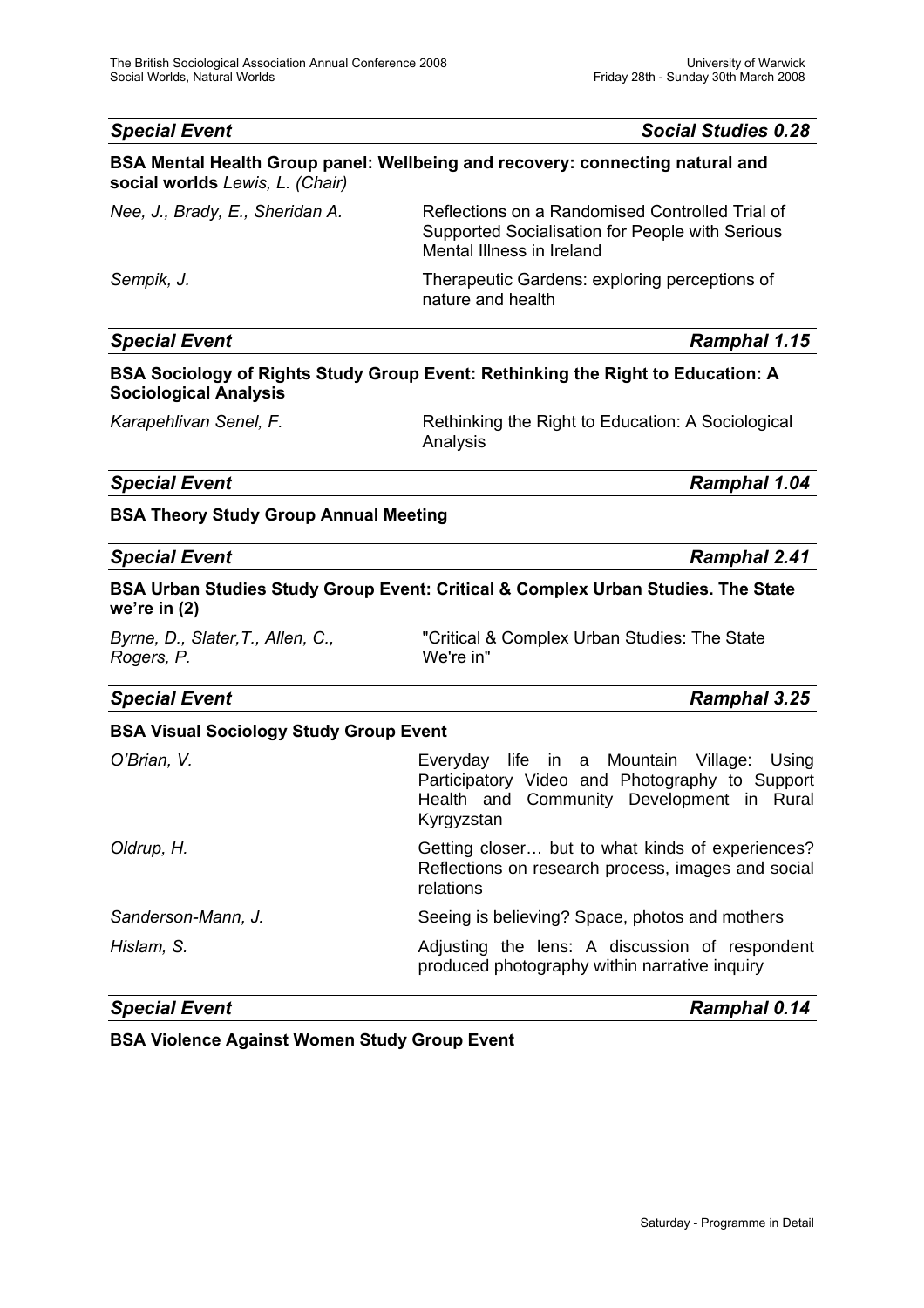### *Special Event Ramphal 0.03/4*

### **BSA Youth Study Group Event: Researching Youth** *Brooks, R. (Chair)*

| Merryweather, D. | Trials and tribulations of conducting focus group<br>research with young people.        |
|------------------|-----------------------------------------------------------------------------------------|
| Rudoe, N.        | Narratives of pregnancy: participant observation<br>with 16-18-year-old mothers to be   |
| James, N.        | Ethical and Methodological dilemmas in<br>conducting research in young offenders' lives |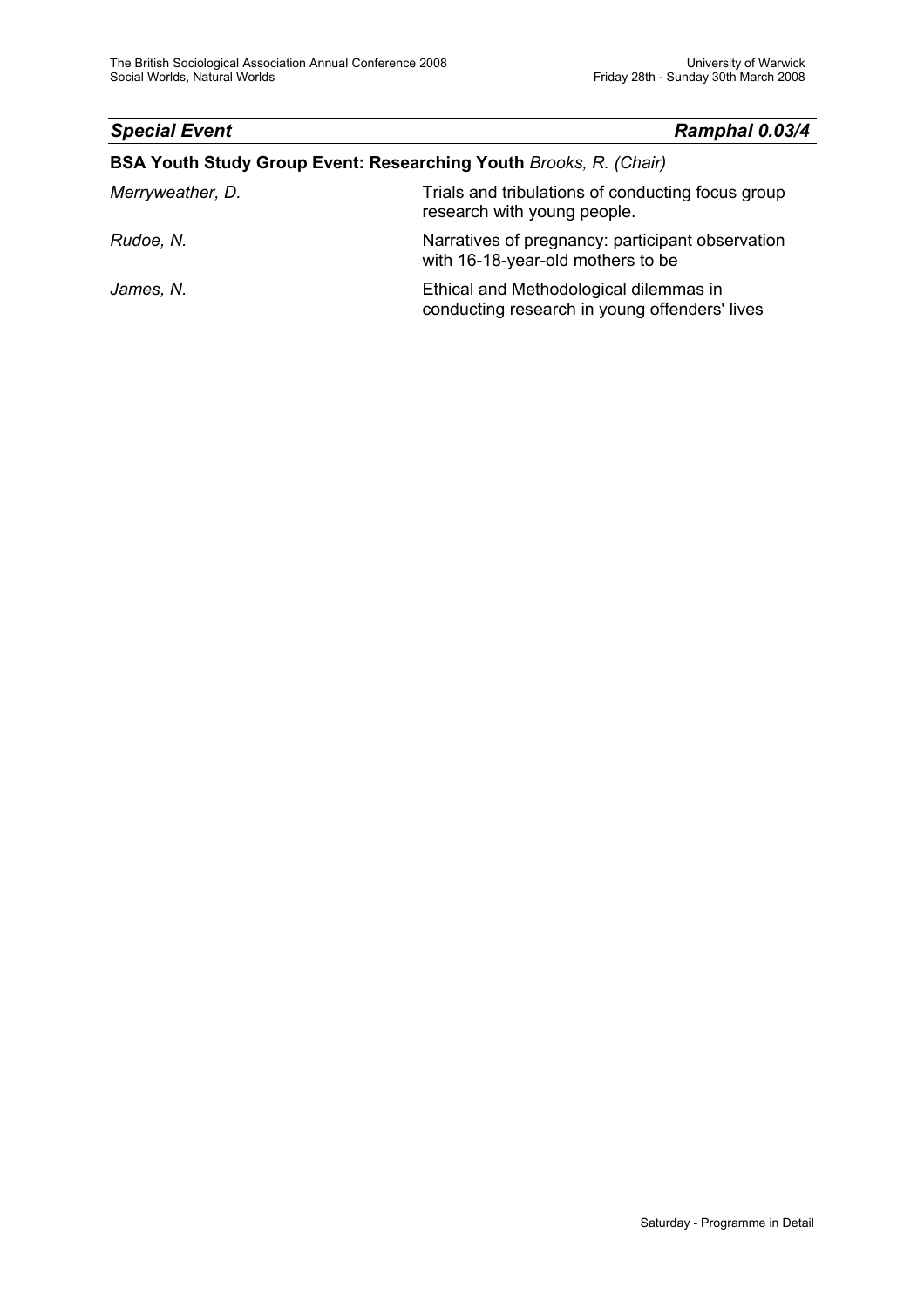# **Sunday 30th March 2008 at 01:00 GMT / 02:00 BST**

**British Summer Time starts. Clocks go forward 1 hour.** 

## **Sunday 30th March 2008 at 09:00 - 11:00**

| <b>Animals in Human Societies</b>   | <b>Social Studies 0.10</b>                                                                                                           |
|-------------------------------------|--------------------------------------------------------------------------------------------------------------------------------------|
| Higgin M, Evans, A.B., Miele, M.    | A Good Kill: socio-technical organisations of farm<br>animal slaughter.                                                              |
| Moles, K.                           | The Illusion of Nature: Constructing, Taming and<br>Authenticating the Natural                                                       |
| Franklin, A.S.                      | An improper nature: introduced animals and<br>'species cleansing' in Australia                                                       |
| <b>Biotechnology</b>                | <b>Ramphal 2.41</b>                                                                                                                  |
| Horlick-Jones, T.                   | Technology, materiality, sociality and practical<br>reasoning: the 'signature' of GM crops and the<br>limits of constructionism      |
| Reynolds, L                         | Bifurcations and Recombinations of the Natural<br>and the Social in the UK GMO Controversy'.                                         |
| Milne, R.J.                         | Between Red and Green? Using molecular<br>farming to understand the relationship between<br>agricultural and medical biotechnologies |
| West, R.                            | A Critical Sociological Perspective on<br>Developments in UK Nature Conservation                                                     |
| <b>Emotions and the Body</b>        | Ramphal 0.14                                                                                                                         |
| Harper, S.                          | "Shhhhh! Granddad is sleeping!" Viewing the<br>recently-dead in England and the United States                                        |
| Hockey, J., Clayden, A., Powell, M. | Back to Nature? Conceptions, materialisations<br>and experiences of natural burial                                                   |
| Jenkins, T.                         | "He certainly is not a museum object": The<br>emerging cultural meanings of human remains to<br>British museum professionals.        |
| Morgan, B                           | The Fear of Death and the Midlife Crisis                                                                                             |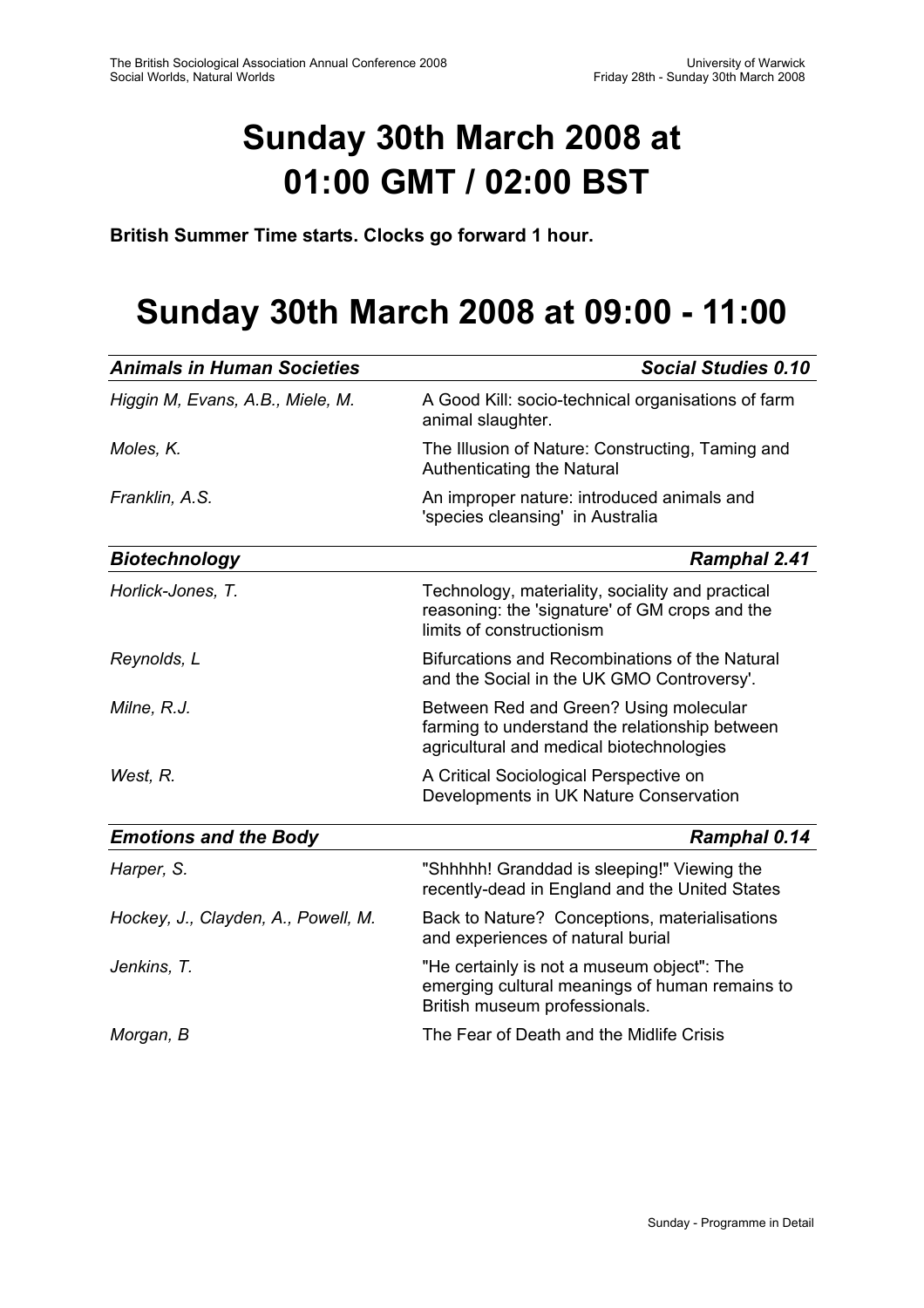| <b>Methodological Issues</b>                                | Ramphal 3.25                                                                                                                                             |
|-------------------------------------------------------------|----------------------------------------------------------------------------------------------------------------------------------------------------------|
| Mahler, J.                                                  | Lived Time as Real-Life Methodology                                                                                                                      |
| Neale, B., Holland, J.                                      | Interpreting Lives through Time: Primary and<br>Secondary analysis of Qualitative Longitudinal data                                                      |
| Scourfield, J., Shiner, M., Fincham, B.<br>and Langer, S.   | Gender and suicide across the life course:<br>integrating qualitative and quantitative data                                                              |
| Open 5                                                      | <b>Social Studies 0.28</b>                                                                                                                               |
| Roberts, T.                                                 | Rational choice theory, partnerships and the<br>management of marine resources: A case study of<br>the management of European Marine Sites in the<br>UK. |
| Norstedt, M.                                                | Nature/culture in narratives concerning stroke - an<br>institutional ethnography.                                                                        |
| Grundmann, R.                                               | Climate Change as a Challenge for Sociology                                                                                                              |
| Rozanova, J., McDaniel, S., Northcott,<br>H., & Keating, N. | Social engagement of older rural Canadians:<br>community culture matters                                                                                 |
| <b>Public Sociology</b>                                     | <b>Social Studies 0.09</b>                                                                                                                               |
| McLennan, G.                                                | The Dawkins Debate: where should sociologists<br>stand?                                                                                                  |
| Simbuerger, E.                                              | Disciplining the discipline - sociology's complicity<br>in constraining its most analytical voices and<br>devaluing sociology's role in public discourse |
| Crow, G., Takeda, N.                                        | 'Head' and 'heart' in the evolving sociology of Ray<br>Pahl                                                                                              |
| Benton, T.                                                  | Race, Sex and the Earthly Paradise: Wallace versus<br>Darwin on Human Evolution                                                                          |
| <b>Teaching and Learning</b>                                | Ramphal 3.41                                                                                                                                             |
| Braun, A.                                                   | 'The girls will assume you're a cow before you<br>start' - Beginning Teachers' gendered classroom<br>encounters                                          |
| Morton, R.                                                  | Home Education: Constructions of Choice                                                                                                                  |
| Dunn, Y                                                     | Trends in political discourses around 'bad<br>behaviour' in schools: the social justice<br>implications.                                                 |
| Eriksen, L.                                                 | Classroom rituals of consensus and "us"                                                                                                                  |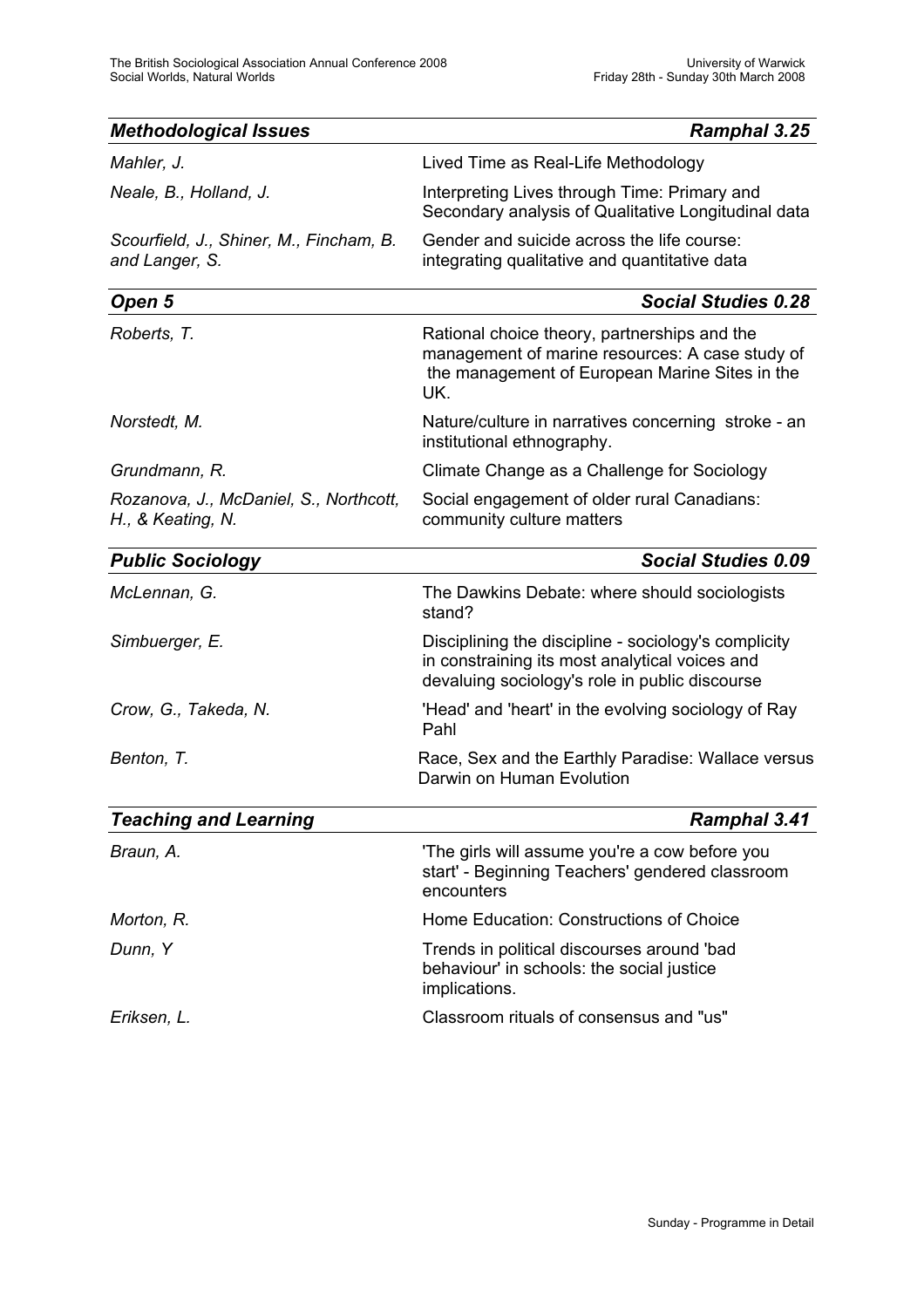| <b>Theory</b> | Ramphal 1.04                                                                                          |
|---------------|-------------------------------------------------------------------------------------------------------|
| Straw, D.     | Paradoxes of Emotion and Self-Interest: From<br>Natural to Social in Human Rights Interdisciplinarity |
| Walby, S.     | <b>Theorising Violence</b>                                                                            |
| Atkinson, W.  | Phenomenological Fine-Tunings: Enhancing the<br><b>Bourdieusian Toolkit</b>                           |
| Newton, T.J.  | Beyond Anti-Dualism: Parallelism and<br>Neuroscience                                                  |

*Special Event Ramphal 0.03/4*

## **The biological challenge to the social sciences**

*Fuller, S., Rees, A., Skinner, D., Scully,* The biological challenge to the social sciences *JL.., Runciman, WG.*

| <b>Special Event</b>                                      | <b>Ramphal 1.03</b>                                                                                                 |  |
|-----------------------------------------------------------|---------------------------------------------------------------------------------------------------------------------|--|
| Working in 'Nature': understandings and practices of work |                                                                                                                     |  |
| Abou-Elkawam, M.                                          | "Framing" Marine and Costal Pollution: The<br>Seafarers' Case                                                       |  |
| Desmond, M.                                               | Making Workers Deployable in the Face of 'Natural<br>Hazards': the case of Firefighters in the US Forest<br>Service |  |
| Hondagneu-Sotelo, P.                                      | Mexican Immigrant Gardeners in Los Angeles:<br>Cultivating Nature, Time and Work Discipline                         |  |
| Berroterán, G.M.                                          | Working with Flowers in Colombia: Exploring the<br>Double Life of the Commodity                                     |  |
| Walters, D.                                               | The Risks of Work in the Maritime Industry: A Social<br>or Natural Construction?                                    |  |

### *Special Event Ramphal 1.13*

#### **The Sociology of Reproduction Event**

*Throsby,K., Kramer, A-M., Smyth, L.,* The Sociology of Reproduction: the return of the *Fletcher, R., Ryan-Flood, R., Murphy, E.* political?

#### *Special Event Ramphal 0.12*

|     | My space? Your space? Our space? Space, place and territory in young people's |  |                     |  |  |  |  |  |  |  |  |  |  |
|-----|-------------------------------------------------------------------------------|--|---------------------|--|--|--|--|--|--|--|--|--|--|
|     |                                                                               |  | cultural identities |  |  |  |  |  |  |  |  |  |  |
| - - |                                                                               |  |                     |  |  |  |  |  |  |  |  |  |  |

| Back, L.       | Home From Home: Young People's landscapes<br>of Danger and Safety                           |
|----------------|---------------------------------------------------------------------------------------------|
| Hodkinson, P.  | MySpace or Our Space? Space and Identity on<br><b>Social Networking Sites</b>               |
| Pilkington, H. | The weight of the Vorkuta sky: Young people's<br>visual and verbal articulations of 'place' |
| Popov, A.      | 'Roots' and borders: narratives of 'territory' in<br>young Cossack identities               |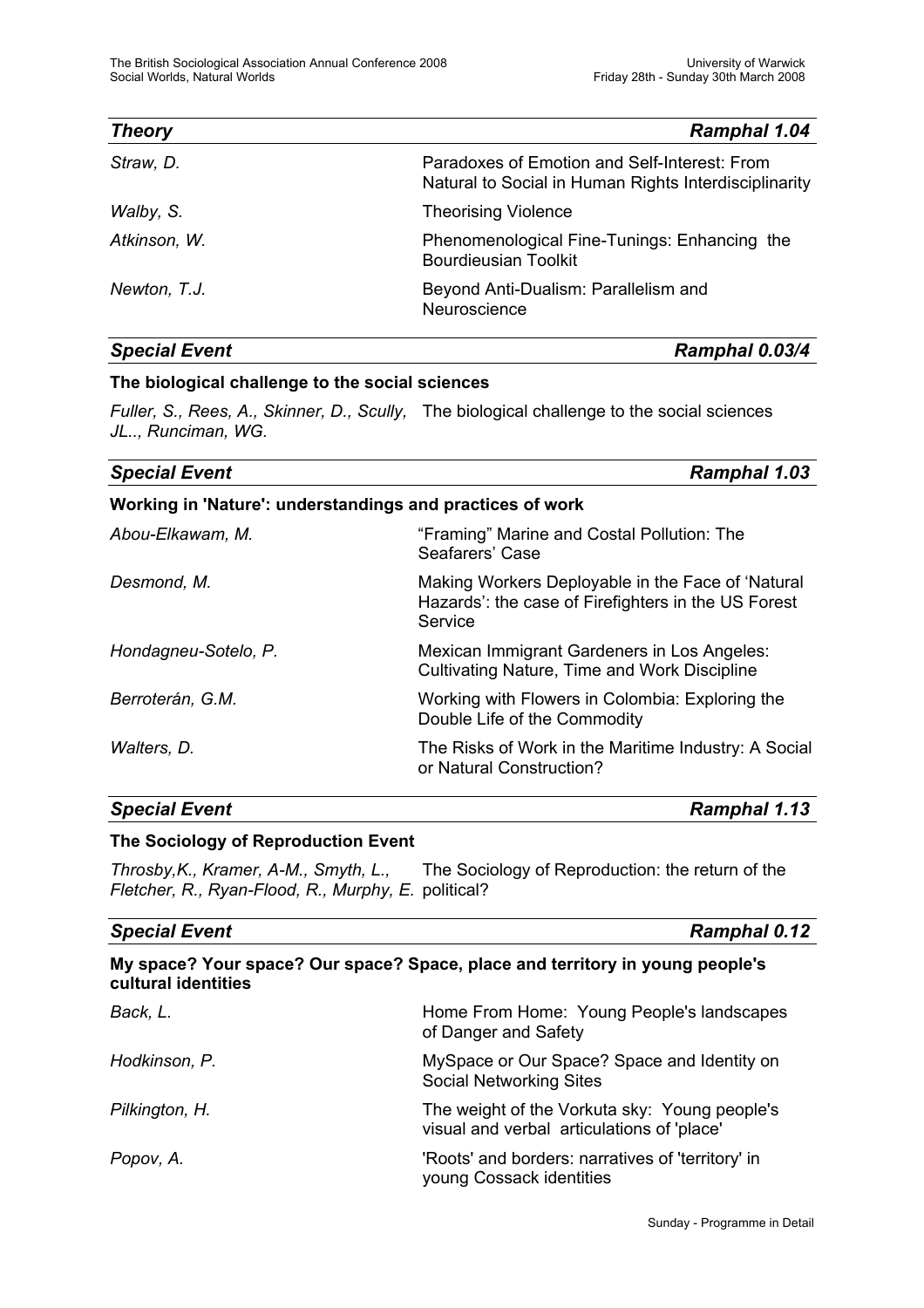# **Sunday 30th March 2008 at 14:00 - 15:30**

| <b>Biotechnology</b>                                | <b>Ramphal 2.41</b>                                                                            |
|-----------------------------------------------------|------------------------------------------------------------------------------------------------|
| Lahiri, A.                                          | Biotechnology and Neoliberalism                                                                |
| Ismail, T., Yousafzai, A.                           | Pakistan: status and constraints in plant<br>biotechnology                                     |
| <b>Body</b>                                         | Ramphal 0.03/4                                                                                 |
| Bagnall, G.                                         | The role of emotion, class and mobility in<br>performing belonging and attachment to place     |
| Maruyama, S.                                        | How poor women have been constructed by<br>welfare policy in Japan                             |
| Singleton, C., Green, E., Neil, B.                  | Emotional journeys: unemployed women's<br>narratives of self, identity and trauma              |
| <b>Cultural Constructions of Nature</b>             | <b>Ramphal 1.03</b>                                                                            |
| Bhatti, M., Church, A.                              | Imagining the Garden (Exhibition)                                                              |
| Claremont, A., Bhatti M., Church, A.,<br>Stenner, P | Close encounters of the natural kind: the ordinary<br>natures of the domestic garden           |
| Claremont, A.                                       | Mixing with the earth: Joy's gardening story.                                                  |
| <b>Emotions and the Body</b>                        | Ramphal 0.14                                                                                   |
| Kurashima, A.                                       | Body Techniques as Sensually Constructed: A<br>Case Study of a Tai Chi Class in Manchester     |
| Krpic, T.                                           | Your Body, My Pain                                                                             |
| <b>Methodological Issues</b>                        | Ramphal 3.25                                                                                   |
| Gruszczynska, A.                                    | Photo-elicitation in social movement research                                                  |
| Hossen, A.M.                                        | Institutional Ethnography: A Method Of Studying<br>The Coping Mechanism Of Natural Disaster    |
| Raisborough, J., Adams, M                           | Making a difference: Ethical consumption 'in the<br>round' of everyday lives                   |
| Open 1                                              | Ramphal 1.13                                                                                   |
| Jamieson, L., Wasoff, F. Simpson, R.                | Solo Living in Early Adulthood: Social Integration,<br>Quality of Life and Future Orientations |
| Ravenhill, R.                                       | The Culture of homelessness: integration of<br>members into mainstream society                 |
| Brooks, R., Waters, J.                              | International higher education: young people's<br>decisions to study abroad                    |
| Open 3                                              | <b>Ramphal 0.12</b>                                                                            |
| Wolkowitz, C.                                       | Behind the Scenes at the Exhibition                                                            |